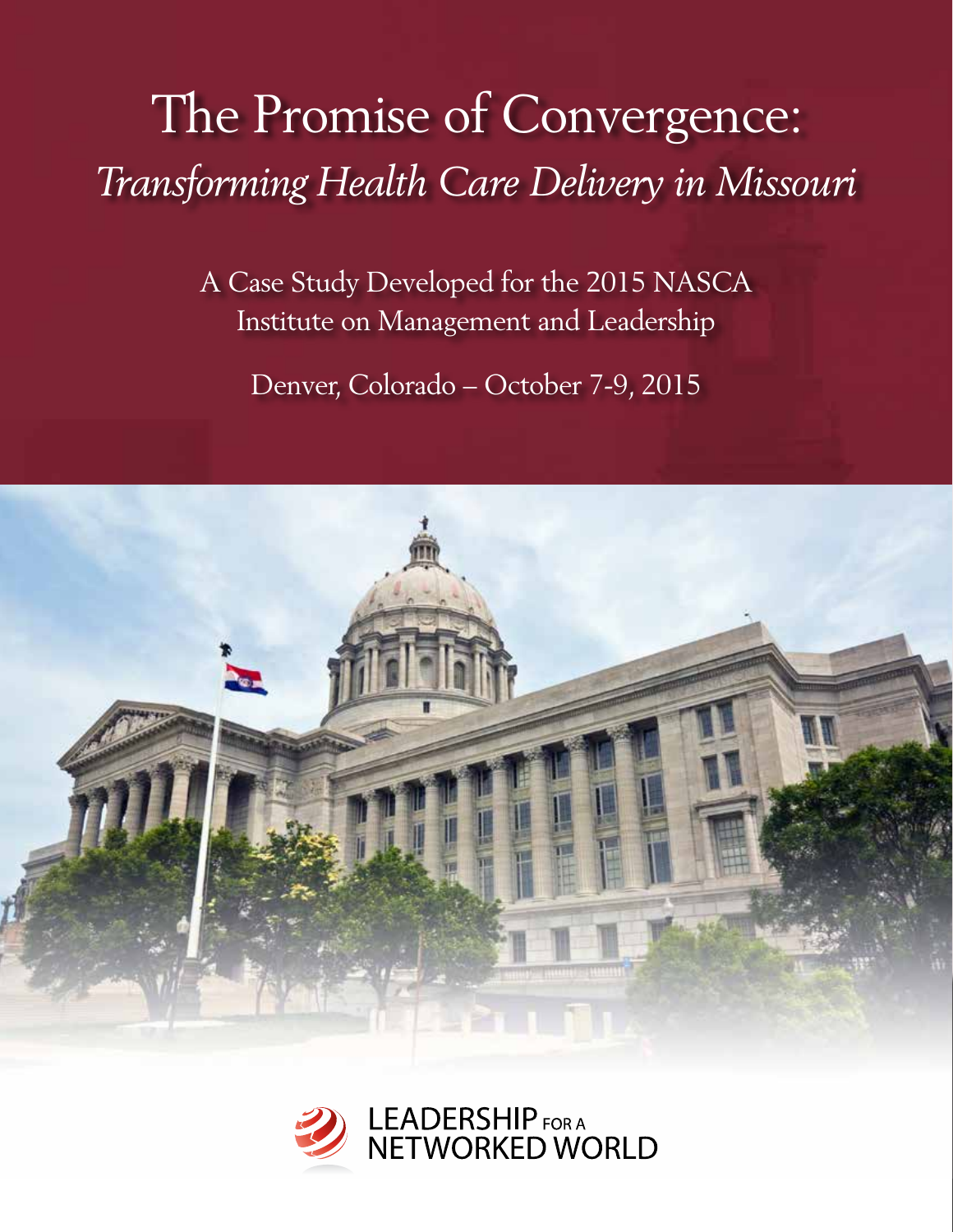

# Contents

| Motivating Culture Change: Integrating Teams to Provide Integrative Care 8 |  |
|----------------------------------------------------------------------------|--|
|                                                                            |  |
| Ensuring Long-term Viability: Creating a Sustainable Funding Model 12      |  |
|                                                                            |  |
|                                                                            |  |
|                                                                            |  |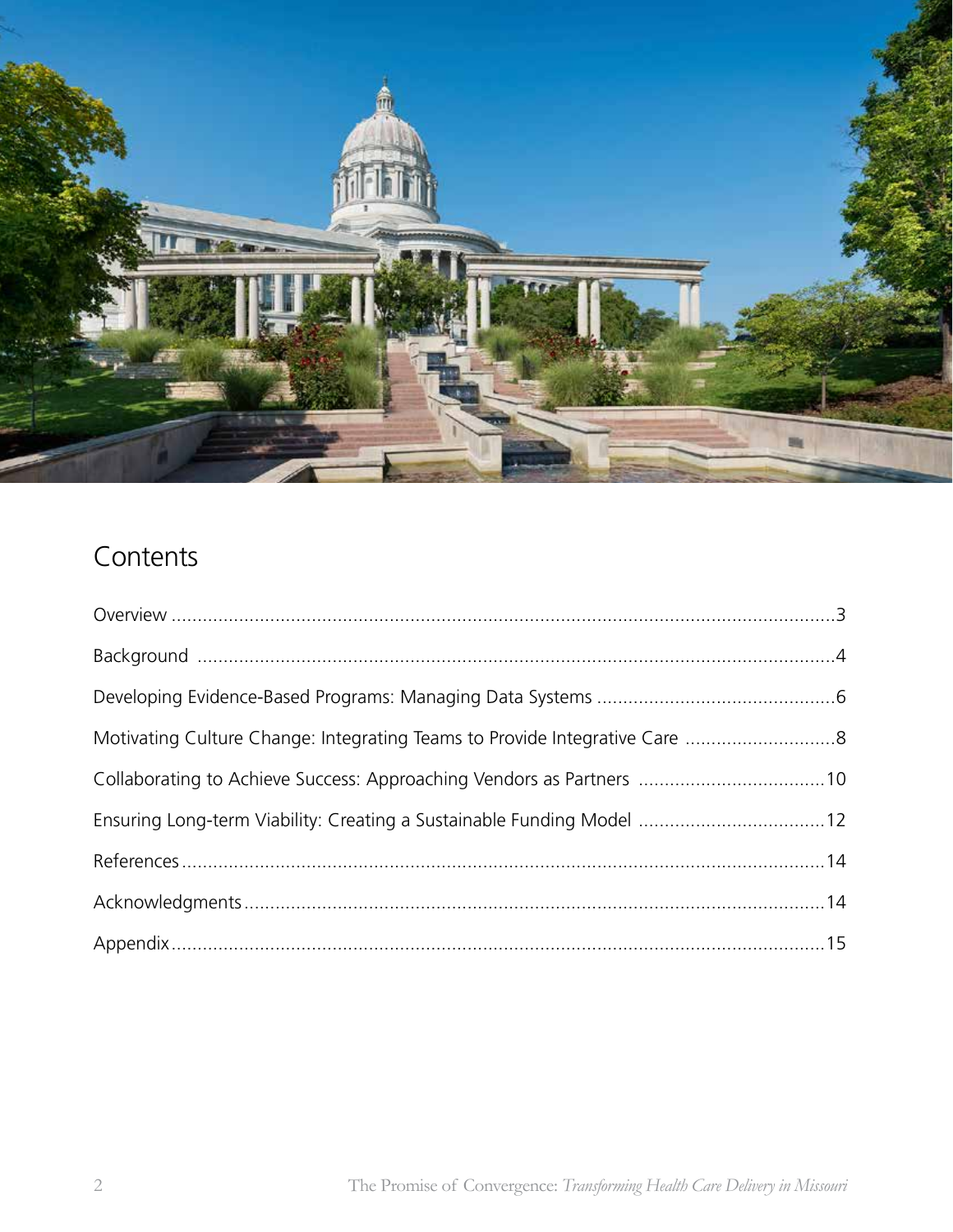### Overview

In 2006, the National Association of State Mental Health Program Directors published a report stating that adults suffering from a serious mental illness were dying, on average, 25 years earlier than the general population. Deeply shocked and disturbed by these findings, Missouri officials knew they had to shift the way the state delivered health care services to those suffering from mental illnesses and chronic conditions. *Their response?* Developing a new model of integrated medical and behavioral care for Missouri's most vulnerable Medicaid population. They started small and successfully implemented a narrowly focused, integrative care program that produced favorable outcomes for a small population of high-cost Medicaid patients. With the passage of the Affordable Care Act in 2010, Missouri officials saw an opportunity to expand this coordinated service delivery model. However, they didn't want to simply create a bigger program; they wanted to facilitate a statewide paradigm shift in the way health care facilities delivered care.

Missouri was facing a formidable challenge. The changes needed would impact traditional organizational structures, operating models and systems, as well as workforce composition, roles, and identities. Underpinning this initiative would be new data structures to capture the information needed to guide decisions and measure outcomes, robust partnerships with public and private entities to coordinate various aspects of care and ensure data was shared in a timely manner, and a new workforce model to offer integrative care. Furthermore, new positions would need to integrate into existing health care agencies, staff would have to alter the way they delivered care, and sweeping budget cuts meant resources would be scarce. Lastly, Missouri officials would need to design a sustainable funding model to ensure long-term viability for their vision and to secure support from the General Assembly.

Critical questions immediately surfaced.

- What data systems would Missouri use to share sensitive patient information among multiple partners?
- How would officials motivate health care staff to adopt this new, coordinated approach to service delivery?
- How would the health care industry workforce structure need to change in order to implement this new initiative effectively?
- Would staff be willing to give up traditional health care roles and adopt new responsibilities under the new model?
- What role would vendors have in the development and ongoing operations of the initiative?
- How would officials ensure the long-term financial and political viability of the initiative?

In line with the theme of NASCA's 2015 Institute on Management and Leadership, this case study seeks to analyze Missouri's reaction to convergence. It examines the barriers to implementing an innovative and disruptive initiative and identifies critical success factors.

While most state chief administrators, like Missouri Commissioner of the Office of Administration Doug Nelson, will presumably not be involved in the day-to-day operations of a health care initiative, he did play an important role in the strategy and oversight of the initiative, including: budgeting, planning, garnering support, and providing IT assistance.

Furthermore, several key themes emerged from this study that are priority issues for state chief administrators and their staff, including data governance, leading culture change, creating an agile workforce, and developing sustainable funding models for new initiatives.

This case study was developed to help public sector leaders explore strategies to respond to these priority issues, effectively navigate disruptive changes in technological, economic, and social factors and capitalize on the promise convergence.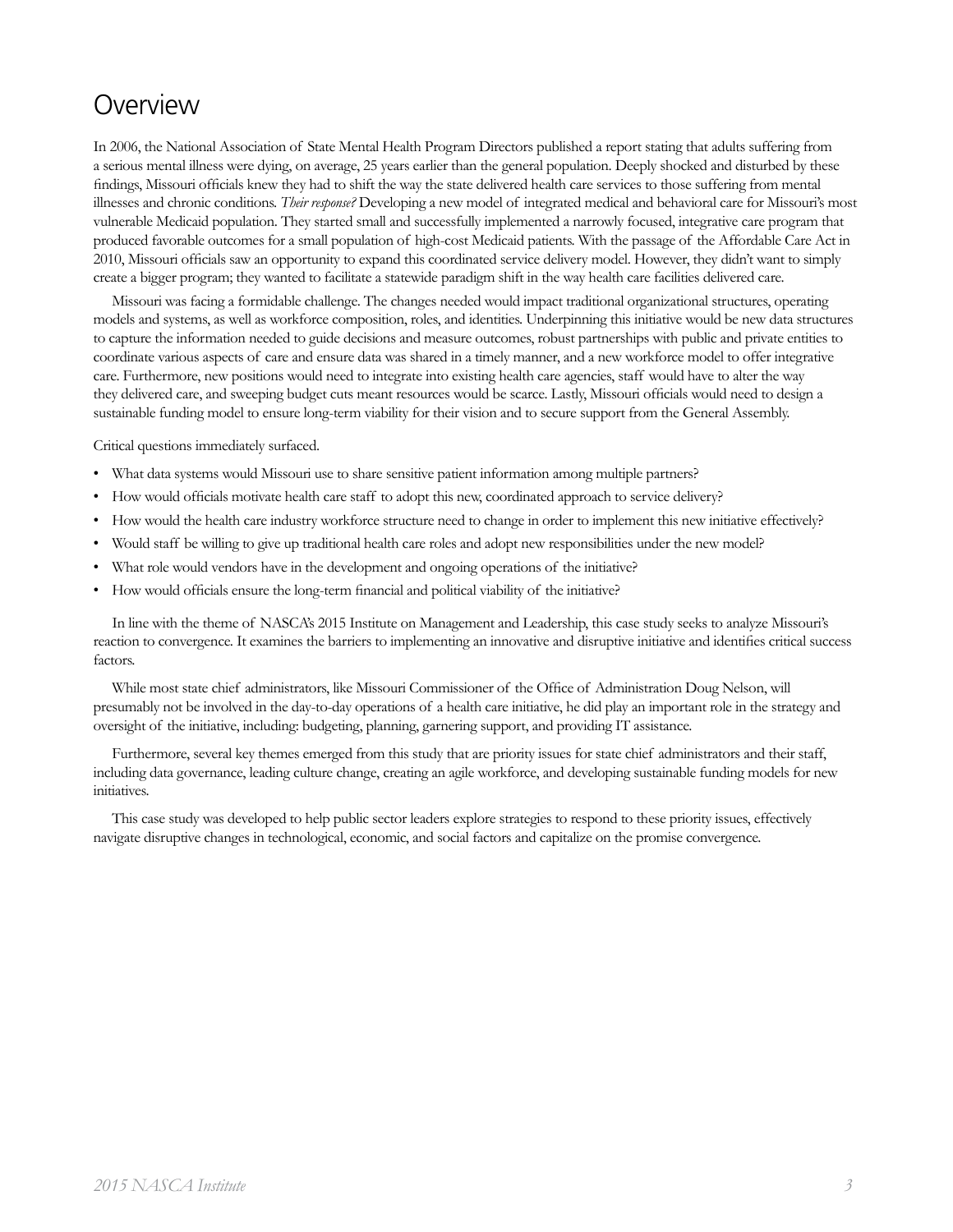# Background

#### **DM3700: A foray into integrative care**

In 2006, the National Association of State Mental Health Program Directors published a report, spearheaded by Missouri's current Medicaid Director Dr. Joe Parks, containing a shocking statistic about adults suffering from a serious mental illness: they were dying, on average, 25 years earlier than the general population (Parks et al., 2006). Moreover, a significant percentage of this population was dying of comorbid mental and physical conditions. This report served as a catalyst for Disease Management 3700 (DM3700), a collaborative between Missouri's Department of Mental Health (DMH) and the state's Medicaid program, MO HealthNet Division (MHD). DM3700 focused on Missouri's high cost Medicaid clients with impactable chronic medical conditions and mental illness who were not yet connected with a state Community Mental Health Center (CMHC). On average, each of these patients had cost Medicaid more than \$38,000 the previous year, suggesting an opportunity to save money and improve health outcomes. Through targeted outreach, the goal of DM3700 was to offer preventative, coordinated care to this vulnerable population. While the services covered under DM3700 would typically be covered by DMH, MHD agreed to fund the cost of coordinated services for qualified Medicaid recipients.

Implementing the program presented significant challenges. DM3700 actively sought out patients with the most severe illnesses. Often locating and engaging these patients was nearly impossible. CMHCs received lists of hundreds of potential enrollees. However, only 16% of patients had a phone number listed and many did not list an address, so health care representatives had to "be detectives" to track them down. For example, health care workers reported visiting pharmacies where patients had filled Medicaid prescriptions to collect current contact information. This became even more time-consuming when patients were located in remote areas of the state. Oftentimes, when they did reach patients, health care workers discovered the patient was past the point of treatment or had already passed away. As a result, staff

#### **Convergence**

Convergence is a phenomenon in which technological, economic, and social factors are co-evolving to create a new operating environment. Convergence can often upend existing institutional models, value propositions, and legitimacy. They may introduce new stakeholders, partners, and customers, along with disruptive technologies and evolving economic incentives. The resulting changes to the operating environment often blur the boundaries between policy domains and governmental organizations, and can also shift the services and outcomes that citizens and stakeholders demand.

Convergence's Layers of Complexity – at its most basic level, convergence consists of three factors:

- The Social Factor: This comprises change in the social, demographic, and cultural attributes of citizens and their experience in the broader marketplace, which alters service demands, expectations for outcomes, and perceptions of public value.
- The Technological Factor: This entails change in digital information, data, and analytics, as well as scientific advancements and network-enabled operating models, which facilitate the emergence of new capabilities, organizational structures, and governance models.
- The Economic Factor: This comprises change in fiscal conditions, such as recessions and deficits, as well as shifts in financial models, such as evidence-based investment and behavioral economics, which may reform how society evaluates return on investment and resource allocation.

These factors are not operating in isolation: to begin to appreciate convergence's complexity, one needs to analyze how these factors interact and the scope of their impact. (Oftelie, 2015)

morale in many DM3700 agencies was very low; in one agency, counselors were brought in to talk with staff about the amount of loss they were experiencing. Health care officials knew they not only had to reach more of the state's high-risk population, but they also had to reach them sooner. Getting better data on this population would be essential.

DM3700 marked the beginning of a decisive shift towards a coordinated approach to helping Medicaid patients manage both their physical and mental health care needs, a far cry from how Medicaid had traditionally been administered. Despite implementation challenges, the initiative produced immediate and significant improvements in patient health as well as significant reductions in Medicaid costs. In 12 months, DM3700 saved Missouri \$9.2 million dollars – an average of \$588 per enrollee per year (Missouri Mental Health Foundation).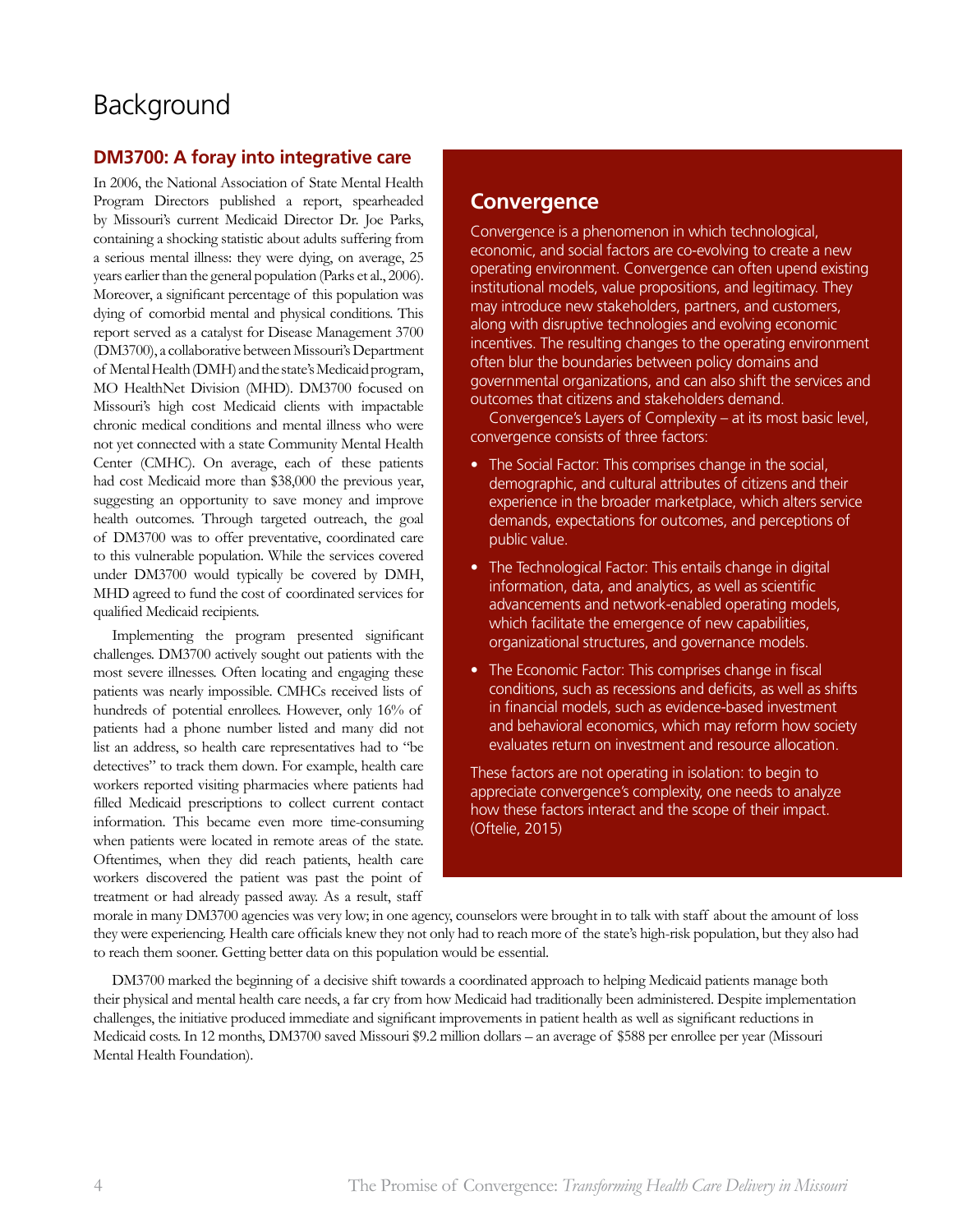#### **The Affordable Care Act: An opportunity to expand integrative care**

The 2010 passage of the Patient Protection and Affordable Care Act presented a unique opportunity to build off of the early successes of DM3700. Specifically, Section 2703 under the law allowed states to implement Health Homes - a service delivery model intended to provide a cost effective, longitudinal "home" to facilitate access to an interdisciplinary array of medical care, behavioral health care, and community based social services and supports, primarily targeted at Medicaid recipients with chronic conditions (Parks, 2015). For Health Homes to work effectively, they must apply the five principles of quality care service delivery: personcentered care, integrated care, evidence-based care, population-based care, and data-driven care (Parks, 2015).

Recognizing this as an opportunity to initiate a statewide paradigm shift in the way facilities delivered care, Missouri quickly applied. In late 2011, it became the first state to receive approval from the Centers for Medicare & Medicaid Services for two Medicaid Health Home State Plan Amendments (SPAs). 1 The SPAs established two versions of Health Homes: one in CHMCs and one in Primary Care Clinics (PCCs). CMHC Health Homes target beneficiaries who have a serious and persistent mental health condition, or a mental health or substance abuse condition and another chronic condition or a risk of developing another due to tobacco use. The PCC Health Homes target Medicaid beneficiaries who have two or more chronic physical conditions, or who have one chronic condition and are at risk of developing another (Nardone et al., 2012).

Both models were approximately 70% identical in staffing, payments, and performance measures, and were managed by interlocking governance teams. Both SPAs became effective January 2012, and the Health Homes initiative was launched. The goals of Health Homes were to lower rates of emergency room use, reduce hospital admissions and readmissions, reduce health care costs, lessen the reliance on long-term care facilities, and improve the experience of care and quality of care outcomes for individuals in its target population(s).

#### **Changing Factors: An environment ripe for innovation**

In addition to changing government policies, other shifting factors precipitated the decision to develop the Health Homes initiative. **Economically,** the financial downturn in 2008 led to state budget cuts, which forced government officials to think resourcefully about how to spend their money. From FY 2008 to FY 2010, Missouri's General Revenue collections fell by 12.9%. During the same time, General Revenue spending for the Department of Mental Health's programs and services fell by 2.4%. As a historically lowtax state, Missouri representatives knew finding additional resources to compensate for budget cuts was improbable. Therefore, the Department focused on improving efficiencies and identifying federal funding to match state funds. Along with other states, Missouri also recognized the proportion of their budget dedicated to health care was increasing and began assessing the benefits of spending money up front to save money in the long run.

**Technologically,** Missouri had systems in place to capture and analyze data, but was not yet maximizing the potential of this information. Missouri was the first state to make available electronic health records (EHRs) based on Medicaid claims, offering payers (insurance companies) a wealth of data on all the care an individual was receiving. Providers (hospitals, health care clinics, physicians, etc.), on the other hand, were only aware of the care they administered themselves. This was especially problematic for patients with severe issues who were receiving care from multiple providers. Missouri already had the technology in place to analyze this data, but needed to make it accessible to providers to ensure they understood all the care their patients were receiving and could use this knowledge to improve their decision-making. Simultaneously, reimbursements for providers, historically focused on direct services but now given for care coordination, were moving towards performance-based payments and outcome measurements.

**Culturally,** Missouri's health care system was in the middle of a paradigm shift towards integrated care. Prior to DM3700, a small program was created to add nurse liaisons to CMHCs, which started the cultural shift towards blending mental and physical health services. DM3700 continued this momentum and further solidified the benefits of a coordinated approach to administering care. This emphasis on providing holistic, coordinated care (as opposed to having patients visit separate specialists that did not communicate with each other), paved the way for Health Homes.

When presented with convergence, public institutions often can't keep pace with such changes and instead cling to legacy systems and outdated practices. Furthermore, public officials have less discretion to change their structures, systems, and workforce in response to convergence than their private sector counterparts, oftentimes leading to inertia that prevents a responsive course of action (Oftelie, 2015). Missouri officials, however, capitalized on converging economic, technical, and social factors and responded by transforming their health care service delivery model. Following the advice Missouri Medicaid Director Dr. Joe Parks offered to other states, they "[e]rred on the side of action."

<sup>1</sup> As of May 2015, 19 states have approved SPAs, with some states submitting multiple SPAs to target different populations or phase-in regional implementation (resulting in 26 unique models across these states). More than one million Medicaid beneficiaries have been enrolled in Health Homes to date. Nearly a dozen other states are planning Health Home models (CMS, 2015). A full list of states with Health Home models can be found in the Appendix of this report.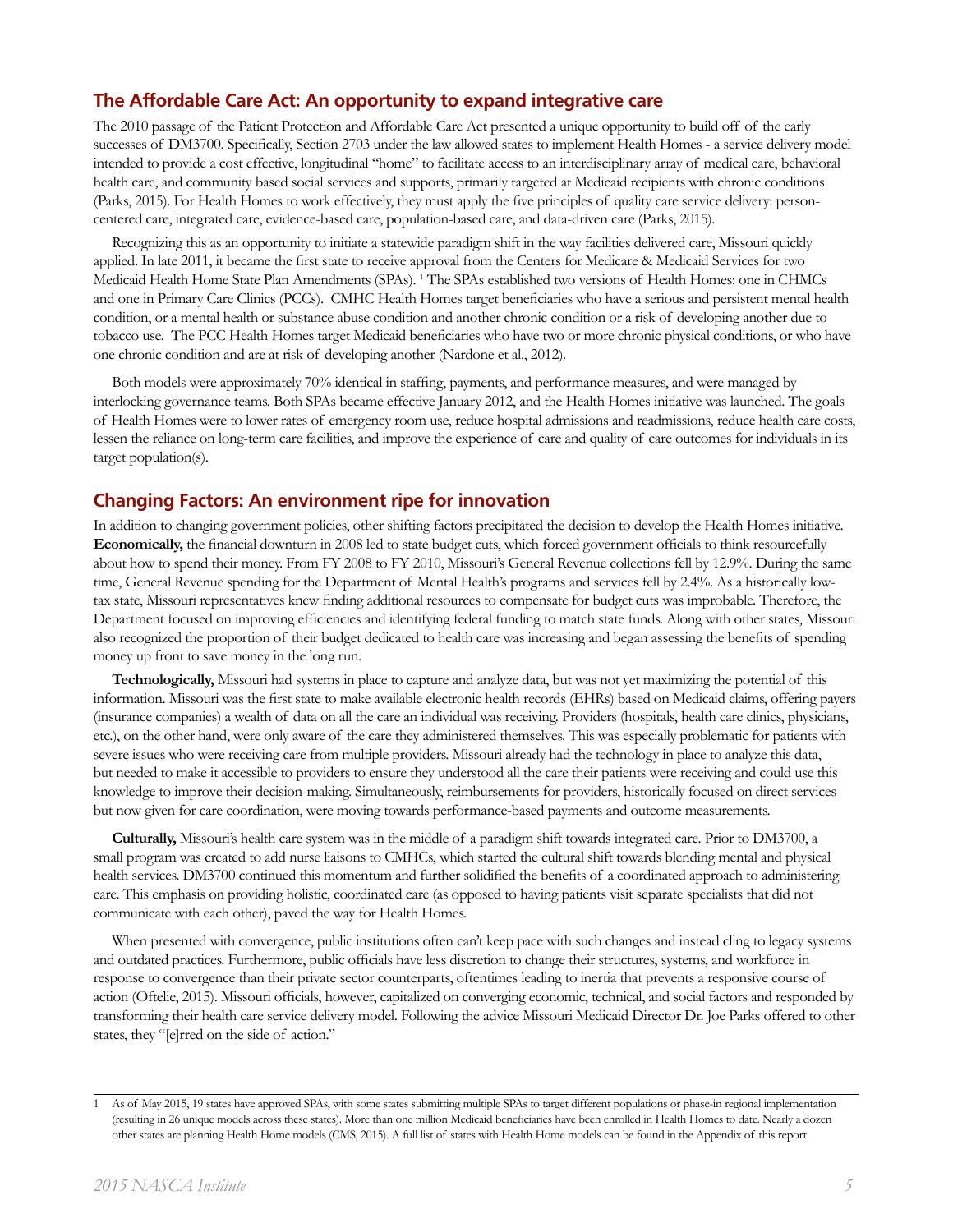# Developing Evidence-Based Programs: Managing Data Systems

One area that demanded immediate action and attention was developing a governance structure, cross-agency agreements, and underpinning data system to support Missouri in its efforts to build an evidence-based approach to patient care. To calculate cost savings, the Health Home implementation team of Missouri officials and providers had to capture and share sensitive patient information collected through Medicaid claims, hospital forms, and providers' electronic medical records. To evaluate and benchmark Health Homes' performance, the team needed to gather metrics around care coordination (e.g. percentage of patients discharged from a hospital that had been contacted by a Health Home care manager within three days of discharge) and behavioral health and disease management (e.g. percentage of adults reporting illicit drug use or suffering from diabetes). To improve health outcomes the team needed to identify key health indicators to guide decisions they made for patient care.

### **Key Concepts: Managing Data Systems**

- Multiple systems vs. integrated system
- Data sharing agreements
- Creating a data culture

To capture, manage, organize, share, and use this data effectively, the team had a number of decisions to make.

- Should they use existing IT infrastructure and legacy systems or create an entirely new data system?
- What governance structure would support their work?
- How could they craft data sharing agreements to provide the legal framework and outline expectations of partners involved?
- What steps would they need to take to create an evidenced-based culture where employees were equipped with the skills needed to collect and analyze data?

#### **Multiple Systems vs. One Integrated System**

#### **Advantages**

**Taking immediate action using existing systems:** Following his own advice to "err on the side of action," Dr. Parks and Missouri officials made the strategic decision to utilize the data systems and vendors already in place rather than build a single centralized database to manage all of the information required to run Health Homes. They knew developing momentum early on was crucial and they feared that building one comprehensive, integrated system would slow them down. Dr. Parks believed utilizing existing infrastructure would allow Health Homes to get up and running fast. "[There] were a mosaic of tools that we were able to stand up quickly.... We have several data warehouses that we do different analytics off of. We have several data systems that we use to make information about patient care available to providers." Dr. Parks believed sharing data early, often, and raw – accomplished by utilizing existing data infrastructure already in place - contributed to the success of the Health Homes initiative in Missouri.

Additionally, all partners involved in the Health Home initiative already had CyberAccess, an electronic health record (EHR) program that captured Medicaid claims information for MHN participants. Each Health Home agency also pulled data from electronic medical records (EMRs) for non-Medicaid-related treatment, planning, scheduling, and patient assessment. Each type of Health Home, CHMCs and PCCs, captured and aggregated data from multiple sources. To supplement the existing infrastructure, several ad hoc databases were created, particularly around hospital information. Data from hospital stays and ER visits were transferred as flat files through an Access database and sent around via email. A graphic outlining the data flow process for PCC Health Homes is available in the Appendix of this report.

**Keeping costs low:** Another benefit of using existing data systems was that it kept costs low. Missouri avoided massive upfront expenditures required to build a customized data warehouse and the additional investment in staff and resources to learn a new system. The ad hoc data transfers used simple software. Furthermore, multiple systems meant multiple checkpoints. Missouri officials used information transfers from all systems like a series of checks and balances, allowing them to review the accuracy of information as it flowed back and forth between systems.

**Continuing established relationships with IT partners:** Lastly, using existing infrastructure allowed Missouri to continue its relationship with its vendors. The PCCs and CHMCs had longstanding relationships with respective health information technology (HIT) vendors, and over several years had gone through an iterative process to refine their data sharing procedures. With a solid foundation of sharing data, it was easier to develop additional data processes related to Health Homes. Both HIT vendors were small, which benefited Missouri. Missouri was the primary client of each HIT vendor and therefore received a lot of customization and attention.

Despite these benefits, there were many challenges associated with the decision to continue using multiple data systems.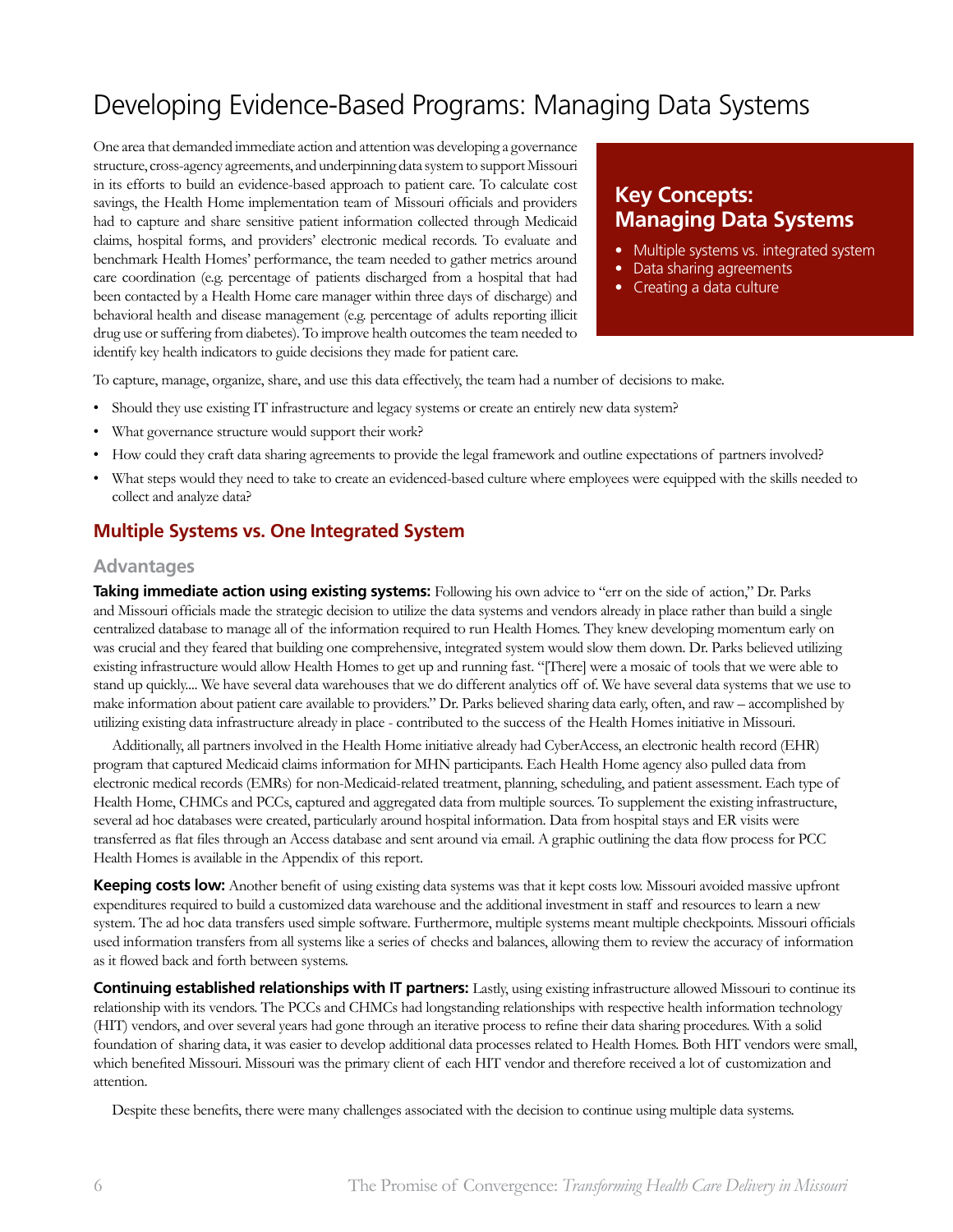#### **Challenges**

**Harmonizing data from disparate systems:** Synchronizing multiple versions of the same data, housed in separate systems, was difficult. While workarounds were created to manually share and check data, it wasn't in real-time. Missouri officials reported bizarre lags – often 30 to 40 days – transferring data from one system to the next. They've resolved this by passing large Excel and Access flat files back and forth via email. However, these workarounds are burdensome, as uploading, transferring and opening such massive files is a slow and arduous process. This significantly impacts Missouri's ability to exchange real-time data. Only some data points, such as hospitalization authorization and pharmacy information, can be transferred in real-time. Furthermore, EMR data, while pulled regularly, varied from Health Home to Health Home. Therefore, non-Medicaid data was not comparable across agencies.

**Lacking population-based analytics:** While all partners were adept at using CyberAccess (the program that provides comprehensive medical information on Medicaid individuals), it was unable to provide any analytics on population-based care, a tenet of Health Homes. Health Homes aims to reduce their dependence on individual patients' reporting their own issues and instead, analyze whole populations by systematically tracking and managing their conditions and identifying care gaps. The HIT tools Health Homes currently use do not incorporate population-management, something the state hopes to work with its vendors to change in the future. Missouri officials acknowledge that a centralized database would be an ideal solution for population-based management.

**Managing multiple system upgrades:** Another challenge of working with disparate systems was navigating multiple system upgrades. As one example, when a health IT tool is updated, hundreds of providers working at dozens of Health Homes must learn and master the new features. System upgrades also have the potential to threaten the frequency and accuracy of data exchanges, which are essential to coordinated care. To effectively manage such upgrades, Missouri officials developed an upgrade protocol. The CHMC Health Homes select a small group of tech-savvy, detail-oriented providers to test new features and recommend training programs to help other providers learn the updates. Once the beta testers have offered their recommendations, a newsletter is sent out to all CHMC Health Homes alerting all providers about the upgrade. Webinars are then offered to train the appropriate staff, and Health Home directors discuss system upgrades during their regular quarterly meetings.

**High staff turnover:** Frequent vendor staff turnover has also compounded challenges with multiple upgrades. Missouri officials reported frustration at having to spend so much time getting each new account manager caught up, and believed this contributed to delays in overall progress.

#### **Structuring Data Sharing Agreements**

In addition to making decisions about data systems, Missouri also had to develop a data governance structure and accompanying agreements to guide its approach to using and sharing data across organizations. This was critical, as data analytics would be essential to identifying patients who needed care, addressing care gaps, and capturing information on all the interactions between patients and various providers.

However, this was not an easy task. In addition to the challenges associated with building consensus between numerous agencies, the officials also had to navigate HIPAA guidelines and legal parameters with precision. For example, while the HIPAA statute expressly states data can be shared for the purposes of care coordination, legal representatives remained extremely cautious about sharing patient information. Reflecting on this, one Missouri official expressed the need to adopt a new mindset. "You need to be familiar with what you can do under HIPAA, not what you can't do. The major goal is to share information, not avoid mistakes."

To navigate through these potential landmines, during the early stages of implementation Missouri brought eight big data players - including three vendors, the DMH and MHD - to the table, and crafted an umbrella MOU that outlined the roles and expectations for the group. To generate momentum, Missouri officials made a strategic decision to write the data sharing agreement in very broad terms, which would not need to be revised frequently. They believed an agreement written too narrowly would have stymied the group's progress, and felt that more detailed agreements with data contractors could be layered under the umbrella MOU.

#### **Creating a Data Culture**

Despite being familiar with many of the data structures already in place, staff at all the partner organizations needed training on how to use existing systems to collect, organize, share and analyze new information. This would be essential to tracking progress across all facilities, capturing key indicators, and achieving new health outcomes.

Collecting quantitative data was a new concept for many staff, particularly for behavioral health specialists. Initially many people felt overwhelmed documenting observational data in spreadsheets, and viewed it as a burdensome task that took them away from their delivering patient care. In addition, administrators frequently disregarded outcome reports from other facilities. They were concerned only about the care they were providing to their own patients.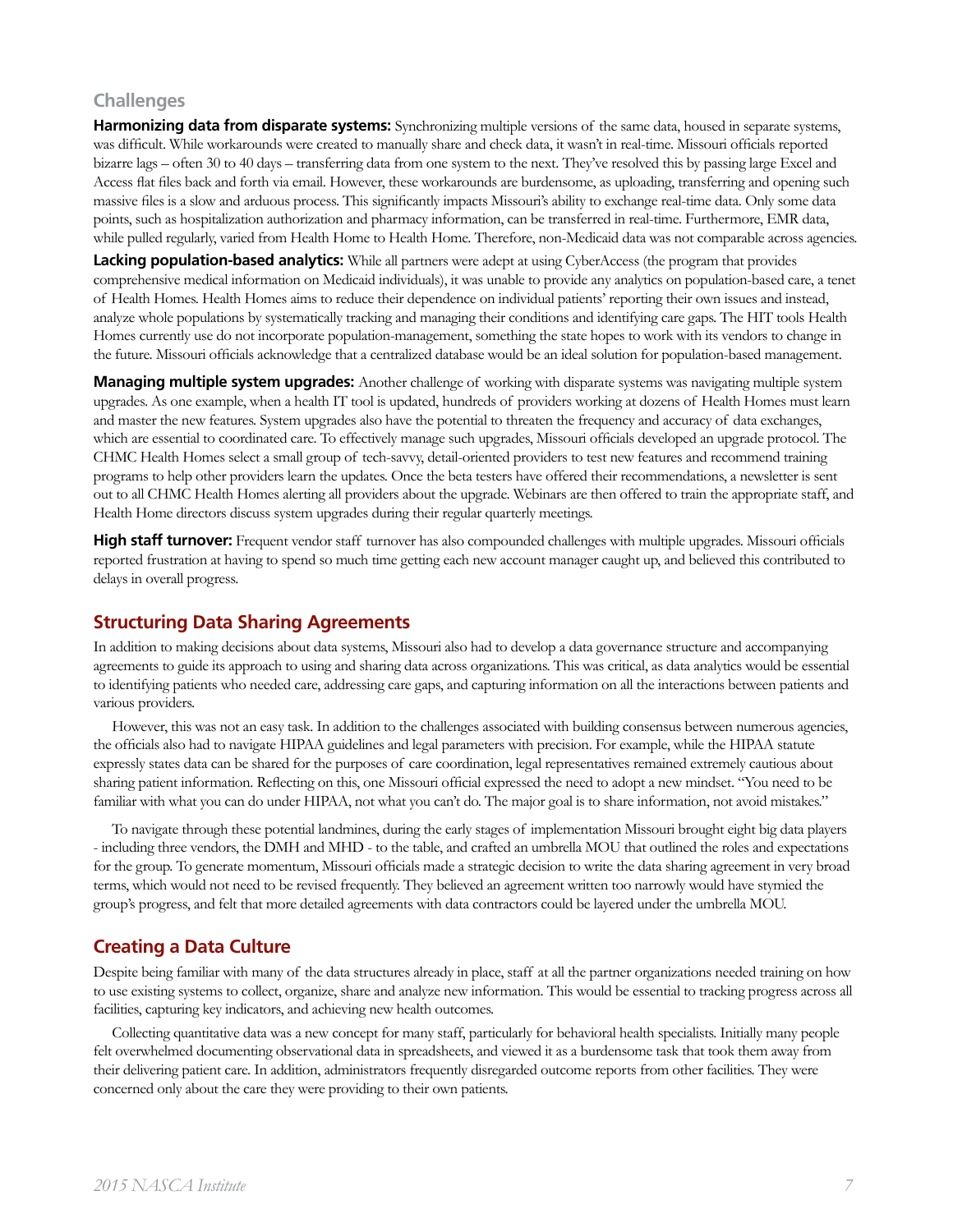To help staff members appreciate the value of new data collection methods and the importance of looking at progress reports from other facilities, Missouri officials held numerous trainings. During these sessions, officials emphasized how providers could use information about care their patients were receiving elsewhere to improve treatments and coordination.

Missouri officials also used outcome reports to build a culture of peer-to-peer mentoring. In the spirit of transparency, the state regularly sent reports for all Health Homes to every participating agency. When certain Health Homes saw they were being outperformed, the reports for other facilities were suddenly more important. What were they doing to achieve such outcomes? What ideas could be borrowed? This led to Health Homes across the state working together and collaborating.

### Motivating Culture Change: Integrating Teams to Provide Integrative Care

*"We wanted people from the beginning to realize this wasn't a new service or program but it was changing who we are – the change was seeing people differently."* - Former Director of the Missouri Department of Mental Health

Data was clearly an integral component to coordinating care and providing behavioral, health and social services to those in need. However, the data was intended to support a broader cultural change. While previous health care programs in the state introduced this concept of "whole-person" approach to care, the Health Homes initiative required providers to fully embrace this new concept and way of administering services.

### **Key Concepts: Motivating Culture Change**

- Securing executive buy-in
- Training staff
- Creating a new workforce model
- Integrating new staff

Early champions of Health Home had to combat misperceptions about the initiative and find ways to distinguish it from previous efforts. Initially, many service providers viewed Health Homes as a program embedded in existing CMHCs and PCCs rather than a fundamental shift in the way Missouri's health care system delivered services. Missouri officials realized they needed to get buy-in from executive staff at CMHCs and PCCs to change this perception and engage staff in adopting this new health care model. To successfully alter service delivery they also had to change the staffing model. Missouri officials decided to create new, dedicated Health Home positions to administer and coordinate the "whole-person" approach to care. These staff would have to be integrated into existing health care agencies and they would require a unique skillset, which made recruitment and retention challenging during the early days of operation.

#### **"Whole-person" Approach to Treatment**

**Engaging senior staff:** Missouri officials knew it was essential to secure buy-in from CMHC and PCC executives before health care agencies officially became Health Home sites. Beyond garnering support, to be successful they would have to convince every CEO to become an ambassador of Health Homes and demonstrate the value of this new approach to their staff at every level of the agency. To accomplish this, the state mandated that all CHMC and PCC CEOs present a PowerPoint entitled "Paving the Way for Health Homes" to their staff. The presentation, created by Missouri officials, explained the concept of Health Homes, why they were important, the new Health Home employment positions, and the intended outcomes of the initiative. The idea was that this presentation would help the CEOs become conversant in the Health Home initiative and be able to teach their staff about it. Furthermore, it was a tool to show CMHCs the value of incorporating primary care into their practice and to show PCCs the importance of understanding the behavioral health of their patients.

To further bolster this top-down approach, Missouri officials also developed a targeted engagement strategy for each CMHC's upper-level administration and community supervisors. Missouri officials conducted a "Health Home 101" crash course for CMHC senior staff before the initiation of Health Home. The course was designed to assist CMHC's in understanding and implementing the Health Home initiative as specified in state rules, regulations and manuals. "Health Home 101" equipped senior staff with the knowledge needed to lead this new, innovative health care model. Leadership buy-in gave Health Homes the credibility and legitimacy it needed to convince the rest of staff that a "whole-person" approach to health care was effective.

**Statewide learning collaborative:** To augment staff engagement strategies, Missouri officials hosted a statewide learning collaborative to reinforce the concept of providing patient-centered care. This 18-month collaborative, funded by local health foundations, brought consultants to Missouri to speak with Health Home administrators. As one official shared, unlike the training programs Missouri officials delivered themselves, the learning collaborative turned out to be "an abysmal flop." The consultants were unfamiliar with the initiative and led multi-day training sessions that weren't tailored to the challenges Health Home staff were facing. Instead, consultants focused solely on primary care (their area of expertise), rather than the integration of primary care with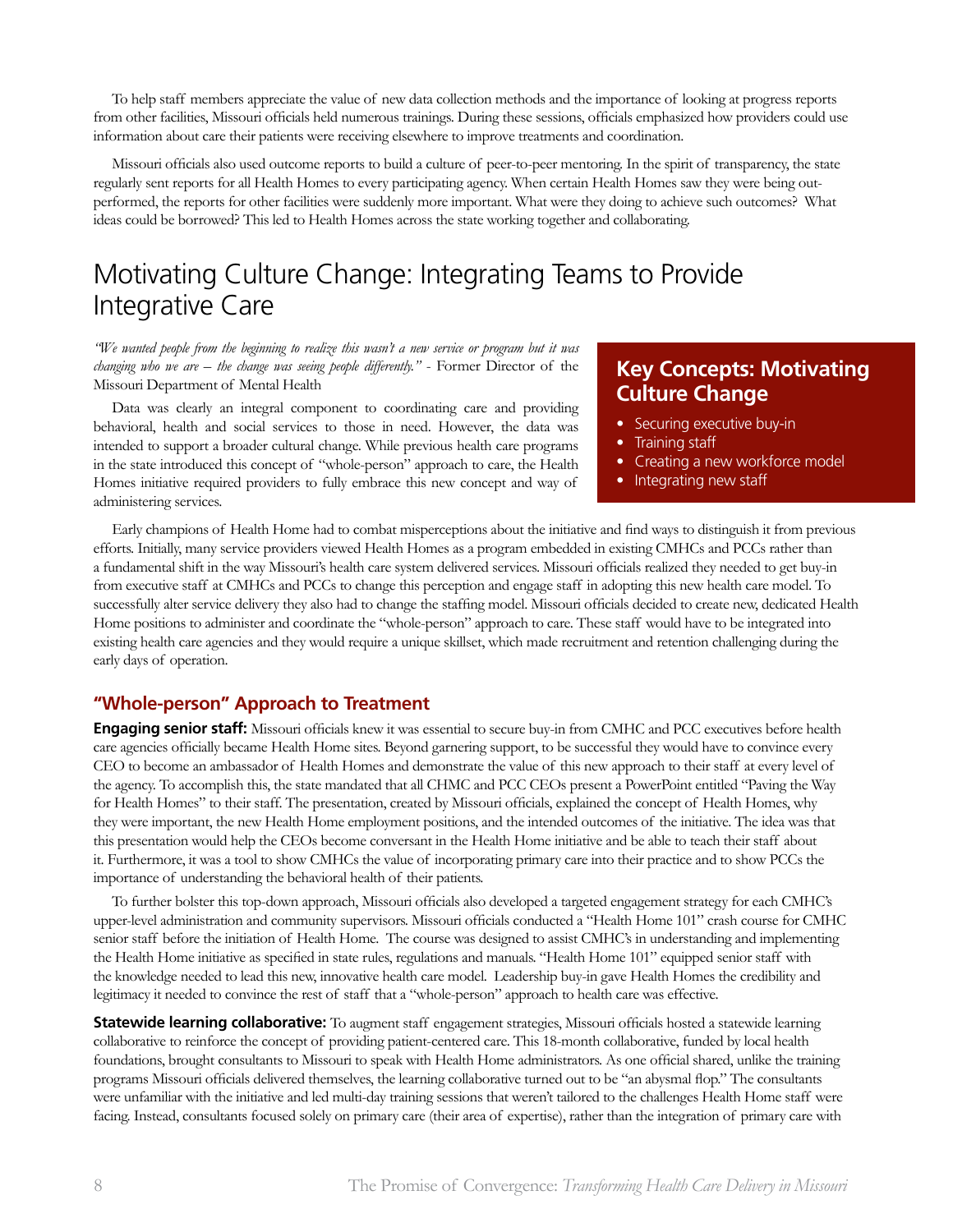behavioral health. One Missouri official reflected that it would have been beneficial to have a stakeholder user group to guide the consultants through the collaborative.

Another issue with the collaborative was timing. Missouri hosted the learning collaborative during early stages of implementation, when Health Home administrators were busy enrolling new clients, learning new data processes, hiring new staff, and building new relationships. There was a steep learning curve to operating a Health Home and the collaborative efforts disrupted the early months when administrators were extremely busy implementing the new initiative. One Health Home staff member said at the time of the collaborative, "Everyone was new. We had nothing to compare to." It would have been more helpful to participate in the learning collaborative two or three years into the initiative, when Health Home staff were more experienced and could learn how to further improve care coordination and share best practices with one another.

#### **Creating a New Workforce Model**

**Dedicated Health Home positions:** In order to effectively provide this new patient-centered approach to care, several dedicated Health Home positions were created. <sup>2</sup> One position was the Nurse Care Manager (NCM), a nurse hired from outside of the Health Home practice to manage all the medical needs of enrolled patients. This included developing treatment plans for all Health Home enrollees and leading wellness, prevention and education initiatives. During the first year, many Health Homes experienced high turnover rates with NCMs. Most NCMs had extensive experience performing traditional nursing tasks in facilities like hospitals and emergency rooms, and were accustomed to spending the majority of their time with a limited number of patients. As a Health Home NCM, their role fundamentally shifted away from one-to-one assistance to overseeing 250 patients and offering "curb-side" assistance—a quick check-in and consultation—with multiple patients a day. To help coordinate various aspects of care, a large portion of their job focused more on education and case management, fields many nurses were unfamiliar with. NCMs had to transition to identifying as public health nurses instead of clinic nurses.

**Managing expectations and improving recruitment strategies:** In response to these high turnover rates, Missouri agencies improved their hiring and recruitment strategy for the NCM role. During the interview process they focused on managing expectations, and clarified how the role of an NCM differed from traditional nursing responsibilities. By improving the interview process, nurses became acutely aware of what their unique Health Home responsibilities would be before they assumed the NCM role. As a result, Missouri hired nurses who were better suited for the NCM role and the turnover rate decreased.

Managing expectations was also a challenge for another role, the Community Support Specialist (CSS). While this position existed prior to Health Homes, with the launch of this new initiative CSS responsibilities expanded beyond traditional case management to incorporate primary care referrals. In the beginning, many CSSs thought it was now their job to treat physical ailments. "I didn't go to medical school for a reason," was a common remark. To combat this misperception and empower CSSs to feel confident in their expanded role, Missouri had NCMs educate CSSs about primary care basics, including diet and fitness plans, so that CSSs understood the connection between behavioral and physical health, and could refer patients elsewhere for treatment accordingly.

#### **Integrating New Staff**

While recruiting the right people for the new Health Home jobs was challenging, integrating them into health practices proved to be another obstacle. In some facilities, simply co-locating new staff members into the health care facilities was sufficient. Being in the same physical space was conducive to forming teams across the behavioral health and primary care spectrum. In other agencies, the integration was not as seamless.

Reflecting on this, one Missouri official noted, "What's fascinating [is that] you can have people think integration will work if it's under the same roof, but I've learned you can have silos within the same building and have terrible integrated care." In one Health Home, a staff member stated that when Health Homes launched at her site the primary care and behavioral health sides were adversarial. The blending of new roles and different cultures associated with each component of the Health Home—primary care and behavioral health—resulted in conflict among staff members.

Missouri officials took several steps to overcome integration challenges. For example, CEOs were asked to present the "Paving the Way" PowerPoint to train all staff—not just the new Health Home staff—on the nuts and bolts of the new initiative. As another example, the Health Home site that reported agitation between primary care and behavioral health practitioners focused on cultivating "intraprenuers" — early champions of the program who had influence within the organization and could engage their peers in the initiative. Originally, the health care facility focused their efforts on convincing the 30% of staff members who were most

<sup>2</sup> CMHCs, the designated providers for the behavioral health population, incorporated primary care into the traditional behavioral health model through the addition of two new staff - nurse care managers and primary care physician consultants. While these staff members don't provide direct primary care, they do provide care management and care coordination for both the mental and physical health of their patients. Primary Care Clinics are the designated providers for the population with multiple chronic physical conditions. PCCs incorporate behavioral health into the traditional primary care model through the addition of one new staff member, the behavioral health consultant ("Paving the Way", 2015).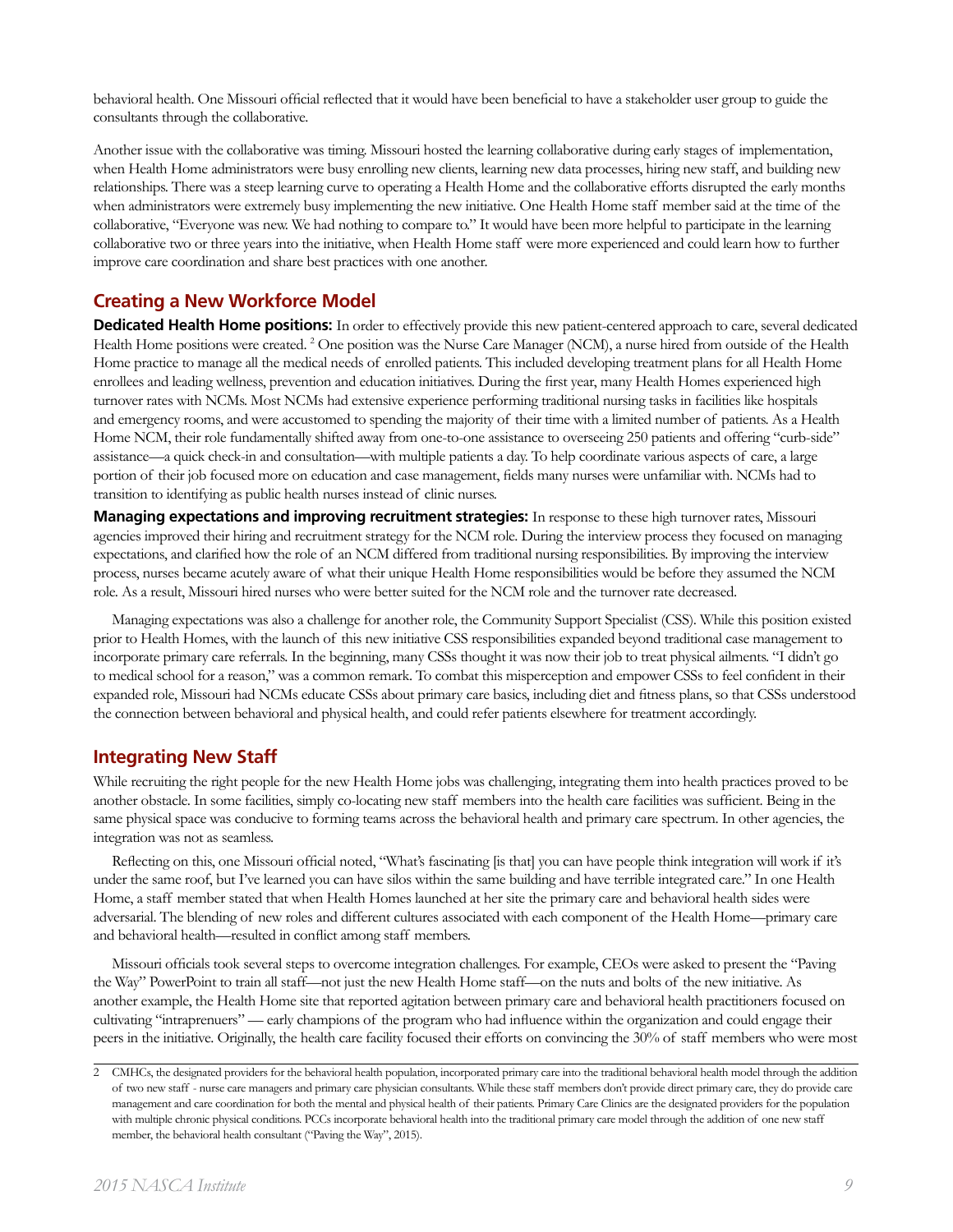resistant to Health Homes. But, they discovered redirecting their attention to intraprenuers, the 30% of staff who supported the Health Home effort, was more effective because those champions could convince the rest of the organization—half of which were indifferent; half, resistant—to support the new health care service delivery model. As one health care worker explained, "building trust instead of battling mistrust" was a major takeaway from the experience.

The same Health Home facility also worked to create common practices among the behavioral and primary care staff. In the beginning, there weren't many commonalities between behavioral health and primary care approaches to treating patients, so neither side really knew what the other was doing. For example, there was no clear lead to dictate lab protocol or to prescribe medication. Members of both fields came together to develop a core set of practices they both would abide by. As one team member put it, "Sometimes you just need two people to sit there and talk doctor-to-doctor, figure out what is best for the client, and figure out how to operationalize it." Face-to-face meetings like this not only brought about agreement, but also streamlined processes, which lead to increased efficiency in care coordination.

## Collaborating to Achieve Success: Approaching Vendors as Partners

*"There has to be a strong partnership. It's almost as if we are on the team with Missouri. They don't treat us like a vendor. We are definitely a partner. That is a key, I think, to the success of that arrangement."* - Health Information Technology Vendor

Adding to the number of key stakeholders involved in Health Homes, Missouri officials interacted closely with two health information technology (HIT) vendors, which served as the data analytics arm for both the CMHC and PCC Health Homes, as well as Xerox, which managed CyberAccess. All vendors joined the Health Home initiative during the development phase and remained integral partners throughout the implementation and operation phases. Missouri officials had to work with vendors to

### **Key Concepts: Partnering with Vendors**

- Remaining Flexible
- Navigating change as a team

develop meaningful performance and outcome measurements. As Health Homes evolved, so did the data that was collected. Updating metrics, remapping data sets, and training staff required clear communication and flexibility from both state and vendor representatives.

#### **Remaining Flexible**

As the Health Home initiative progressed, the data being collected to demonstrate outcomes and show cost savings evolved. This meant that vendors had to quickly update health information technology tools. Reflecting on lessons learned working on such a complex, disruptive initiative, one vendor commented "the Health Home agency will be evolving their process and protocol as you work with them as their vendors. This means there will be a lot of need to be nimble and flexible. What they need in their first month won't match what they need in their six month because of something they don't foresee. You're trying to run with them but you're sometimes behind them." For example, when the Health Homes would need an immediate update that would typically take months to create, the vendors would have to find creative short-term solutions.

Similar to upgrades to the HIT tool, creating and updating the metrics collected by each Health Home required flexibility and clear communication between the state and vendors. To guide this process, before changing any metrics, Missouri and its vendors ask a series of questions:

**• Have any other states in a similar situation made this update?** 

A benefit of working with vendors is that they can apply lessons learned from their experiences with other clients.

**• Why are we updating this metric?** 

Missouri officials made a concerted effort to only collect data that could influence decision-making. By asking "why" they avoided collecting measures they couldn't take action upon.

- **• How will this change impact any other measures?**
- Missouri officials and vendors always discussed potential unintended consequences of remapping data.
- **• Will we be able to use this data to draw broad conclusions?**

Missouri officials and vendors made a strategic decision to align many metrics to national standards to coordinate with federal requirements.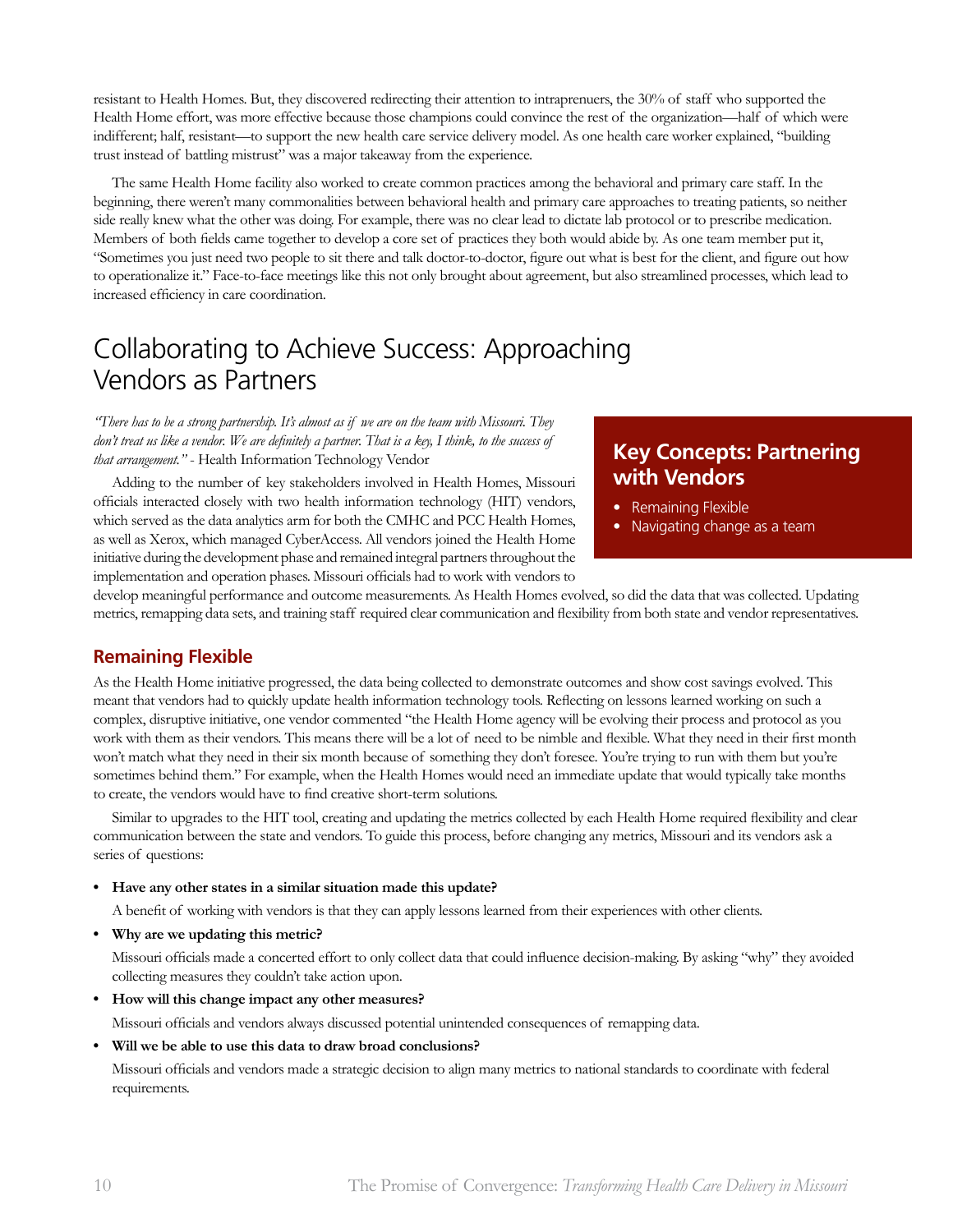#### **• Is this metric appropriate?**

While most metrics are aligned with national standards, Missouri has had to update certain metrics that were simply unattainable for their population. For example, Health Homes are required to collect information on patients' body mass index (BMI). The original goal was to bring patients to a healthy BMI of 18.5 to 25%. However, 38% of patients in the CMHC Health Homes qualify as obese (BMI greater than 30) and 20% qualify as extremely obese (BMI greater than 35). It wasn't feasible to bring someone with a BMI of 40 down 20 points. Staff became frustrated because they couldn't meet the goal for this metric. So Missouri officials and their partner vendors changed how they were evaluating BMI and now include a weight assessment and follow-up.

#### **• Will these updates translate well to the end-user experience?**

According to one of the vendors, oftentimes there are disconnects between back-end development and end-user functionality. Developers get excited about a new feature only to find out it is confusing to those using it in the field. Missouri officials had to work diligently to to ensure this gap was closed. They created a feedback loop where beta-testers assess the functionality before distributiown and report back to vendors on their experience.

Complete lists of CMHC and PCC Health Home metrics are available in the Appendix of this report.

#### **Navigating Change as a Team**

One HIT vendor explained the process of working on the Missouri Health Homes as being in two phases. The first phase involved working with Missouri to develop a series of metrics and train their staff accordingly. The second phase began when Missouri's workforce developed enough sophistication with the HIT tools to start challenging the data and thinking more critically about data integrity, quality and usefulness.

When this second phase began, the HIT vendors had to remap data that had been in place for years and had never been questioned before. To navigate through this process, Missouri and its vendors had to develop a mutual trust and understand that as staff became more comfortable with the data, they would become more involved in updates to the HIT tools. As one vendor observed, "you must be willing to stay together in muddy waters and not blame each other."

One factor Missouri has had to consider as they move into this next phase of data collection and analytics is the importance of establishing a data warehouse. The PCC Health Home HIT vendor already aggregates data from the electronic medical record systems of all Health Homes and dumps it into a single data warehouse where they normalize the data and layer on various analytics so that all PCC Health Homes are looking at data in the exact same way. This makes benchmarking, comparing, and spotting trends much easier. The CMHC vendor, on the other hand, had not taken this approach, pointing out that it was critical to train a workforce to be adept at data collection and analysis before building a data warehouse. However, now that Missouri has a more data-savvy workforce, officials and the CMHC vendor feel a warehouse would be useful. Even if the CMHC's vendor creates it's own data warehouse, the ultimate goal Missouri officials would like to work towards is one master repository for data that stores all information from both PCC and CHMC Health Homes.

Developing an evidenced-based system to capture and analyze data has helped Missouri officials demonstrate the benefits of the Health Home model. Already officials have seen dramatic cost savings benefits, primarily from the decrease in hospitalizations and ER visits, and they anticipate additional cost savings from a decrease in patient dependence on long-term facilities. In the first year alone, Missouri's Health Homes saved an estimated \$36.3 million, or about \$60 per patient per month. In CMHC Health Homes across the state, the percentage of clients with one or more hospital visits dropped 9.1% and the number of ER visits per 1,000 dropped 34.7%.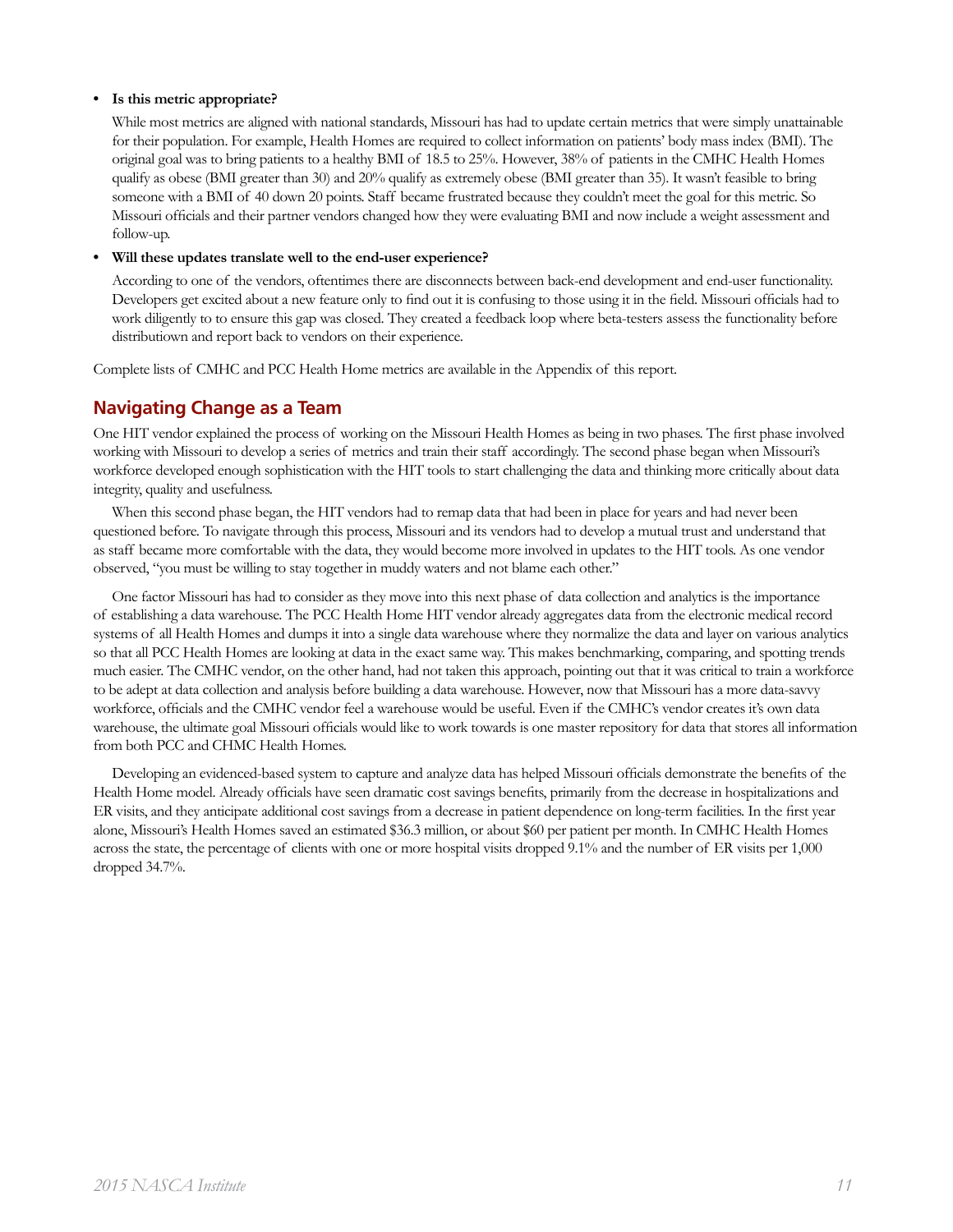# Ensuring Long-term Viability: Creating a Sustainable Funding Model

Before Missouri officials could demonstrate savings and prove the value of the initiative, they needed an initial injection of funding to launch Health Homes, and a sound funding model that would insure not only the long-term viability of the initiative but also secure political support from the General Assembly and Governor.

#### **Developing a New Funding Model**

Missouri officials had several strategic funding decisions to make. They needed to establish new payment terms and agreements with providers, identify opportunities to bring in new funding, develop a sustainable funding model, and navigate the launch phase when initial expenses would be high.

### **Key Concepts: Creating a Sustainable Funding Model**

- Developing new funding models
- Capitalizing on federal funds
- Creating a sustainable funding model
- Funding the launch
- Demonstrating cost savings

Tackling the new payment terms first, Missouri decided to pay Health Home providers using a per member per month (PMPM) rate. The PMPM would cover the increased costs of providing coordinated care to patients, including expenses such as compensation for new Health Home staff members. To calculate the PMPM rates, Missouri officials had to first figure out how many patients would be eligible for Health Homes, how many providers would offer services, and the salaries of the new, dedicated Health Homes staff. CMHC Health Homes receive approximately \$80 PMPM, which is appropriated to the Department of Mental Health. The PCC Health Homes receive approximately \$60 PMPM, which is appropriated to the Department of Social Services.

#### **Capitalizing on Federal Funds**

For an initial infusion of funds, Missouri saw an opportunity to take advantage of changing federal policies. Typically, Missouri receives a federal match of around 64% (the Federal Medical Assistance Percentage – FMAP) to pay for medical services for their citizens who are eligible for Medicaid. However, to incentivize states to move to a more integrated approach to health care, a provision under Section 2703 of the Affordable Care Act offered to provide a 90% match for two years to states that adopted Health Homes. Missouri realized they could put these federal dollars towards paying the PMPM. According to Missouri's former Budget Director, this was the first time the state could apply for additional funds to cover higher levels of case management and care coordination.

Once they decided to seek this new funding, Missouri had to decide how many services and staff to roll into the Health Home model. Some states opted to roll as many staff into the new Health Homes as possible to get a large match. Missouri, however, decided to take a different approach. Officials knew that wholesale increase in staffing would leave them with a large budget hole to fill after two years, and decided to only include the three new positions in their Health Homes model. While this resulted in a relatively small federal matching grant, it also preserved the core functions of Health Homes at an affordable level. As a result, there wasn't a massive budget gap when the federal grant ended.

#### **Creating a Sustainable Funding Model**

Missouri officials also took additional steps to demonstrate that this new initiative would not be overly reliant on federal funding in order to convince the legislature and health care providers that Health Home was a long-term solution to the growing cost of highutilization Medicaid recipients. During the first two years of operations, when the state received the 90% federal matching grant, the Budget Director proposed funding Health Homes with 64% federal money, the regular FMAP rate they could expect after two years. The surplus of federal funds was put back into the state's budget. Providers bought into this model because there would be more stability in the funding stream, so they could feel more confident that Health Homes would continue after the first two years. This model also proved to the General Assembly that Health Homes wasn't just a two-year Department of Mental Health experiment, but rather a solution that they could invest in. Furthermore, Missouri avoided scrambling to find additional funds to fill the gap after the federal grant ended.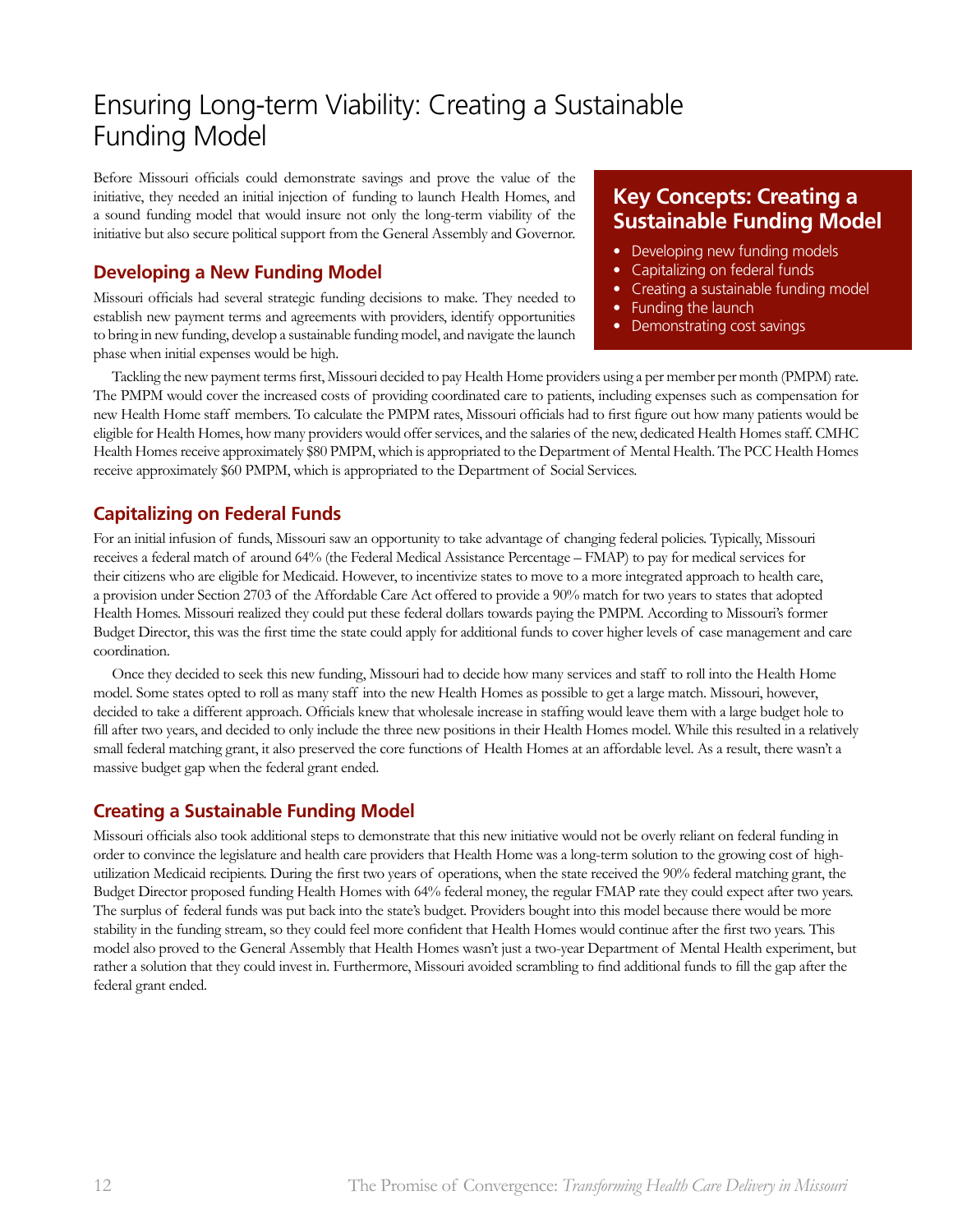#### **Funding the Launch**

Once the PMPM costs had been calculated and Missouri had established a funding model, agencies began operating as Health Home sites. The launch introduced another set of funding challenges. Missouri had unsuccessfully attempted to get three months of PMPM payments from the federal government in advance of launching Health Homes to cover the costs of training staff before patients arrived. Without this funding, none of the staff had received any training. To mitigate this, Missouri did some creative negotiating with CMS. Typically states cover 100% of administrative claims, but as one of the first states to launch Health Homes, Missouri was able to negotiate to get 50% of administrative claims covered by the federal government, which they put towards staff training. And, with that, Missouri Health Homes was up and running!

#### **Demonstrating Cost Savings**

From its inception, Missouri officials knew that emphasizing the initiative's cost savings would be important for generating political support. The person-centered, coordinated care initiatives (the nurse liaison program, DM3700, and Health Homes) have spanned three governors from both parties. According to the state's previous Budget Director, the Department of Social Services, the Department of Mental Health, and the Budget Office were able to jointly tell a story and explain to each new administration that the continuation of Health Homes wouldn't cost the state anything but would ultimately save money and provide better results for Missouri's Medicaid population. These three departments went to each Governor with a united message, and with consistent communication and data supporting their message, they were able to continue and expand Health Homes. Consistency in senior leadership from these three departments was critical.

#### **Summary**

A multitude of factors including the economic downturn, new national health care legislation, advancements in health technology tools, and the beginnings of a paradigm shift towards a person-centered system of care, converged to create a new environment that Missouri officials capitalized upon. By prioritizing data governance, workforce integration, public-private partnerships, and a sustainable funding model, Missouri officials responded to the challenges of convergence and launched a successful initiative with proven results of improving care for the state's most vulnerable Medicaid population and saving costs.

Policymakers and government leaders around the country must work to understand convergence and develop plans to transform their work and deliver public value. This case study sought to demonstrate how Missouri officials reacted to convergence, and the challenges they faced along the way. By specifically highlighting priority issues faced by many state chief executives, this case study intended to serve as a guide to help public leaders anticipate the challenges of convergence, respond with innovative structural changes and operating models, build a new culture, and improve overall public value.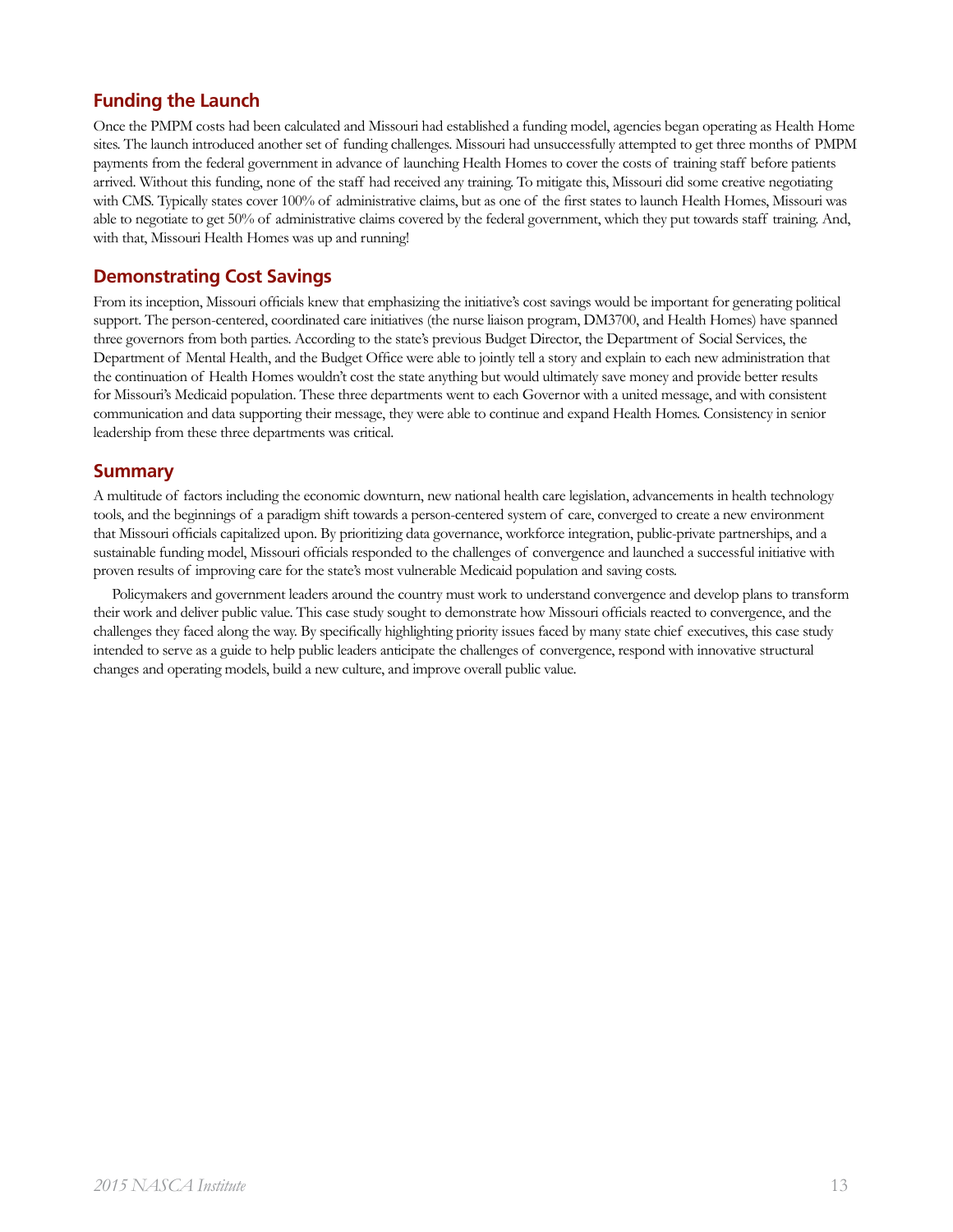# References

"Medicaid Health Homes: An Overview:" Centers for Medicare and Medicaid Services, 2015. Available at http://www.medicaid. gov/state-resource-center/medicaid-state-technical-assistance/health-homes-technical-assistance/downloads/medicaid-healthhomes-overview.pdf

"Mental Health Pilot Program Saves Taxpayers \$9.2 Million in 12 Months" Missouri Mental Health Foundation Press Release. 2012. Available at http://missourimhf.org/images/187/document/disease-management-3700-program\_518.pdf

Nardone, M. et al. Medicaid Health Homes for Beneficiaries with Chronic Conditions. Kaiser Commission on Medicaid and the Uninsured, The Henry J. Kaiser Family Foundation, 2012.

Oftelie, A. The Dynamics of Convergence: Implications for Public Administration. Technology and Entrepreneurship Center at Harvard, 2015.

Parks, J. Integrated Care: Interface of Primary Care and Behavioral Health. Chapter 9: Health Homes. American Psychiatric Publishing, 2015.

Parks, J. et al. Morbidity and Mortality in People with Serious Mental Illness. National Association of State Mental Health Program Directors (NASMHPD) Medical Directors Council, 2006.

"Paving the Way" (PowerPoint). Department of Mental Health and the Missouri Coalition for CMHCs, 2012.

# Acknowledgments

Leadership for a Networked World, the Technology and Entrepreneurship Center at Harvard, and the National Association of State Chief Administrators would like to thank all of the individuals who contributed to the research for this case study:

- Doug Nelson, Linda Luebbering, Ryan Burns, and Sherrece Smith of Missouri's Office of Administration
- Dr. Joseph Parks, Dr. Samar Muzaffar, Kathy Brown, Paul Stuve, DJ Johnson, and John Schneider of MO HealthNet Division
- Keith Schafer, Mark Stringer, Nora Bock, Natalie Fornelli, Clive Woodward, Laurie Epple, Kate Wieberg, Tara Crawford, and Dorn Schuffman of Missouri's Department of Mental Health
- Brent McGinty, Rachelle Glavin, Kim Yeagle, Tim Swinfard, Tom Rehak and Allyson Ashley of the Missouri Coalition for Community Behavioral Healthcare
- Joe Pierle, Susan Wilson, and Angela Herman-Nestor of the Missouri Primary Care Association
- Jodi Heaps and Kit Leung of Missouri Institute of Mental Health
- Carol Clayton, Michele Schoen, and Gina Brown of Care Management Technology
- Jeff Brandes of Azara

We would also like to thank the staff of the following Health Home sites for their contribution to the research for this case study:

- Community Health Center of Central Missouri
- Crider Health Center
- Pathways Community Health

Additionally, credit and thanks are due to Kathryn McCarthy for authorship, research, and project management, Lauren Hirshon for strategy, research and editing, Amy Ramsay for editing, and Todd Gillenwaters for graphic design.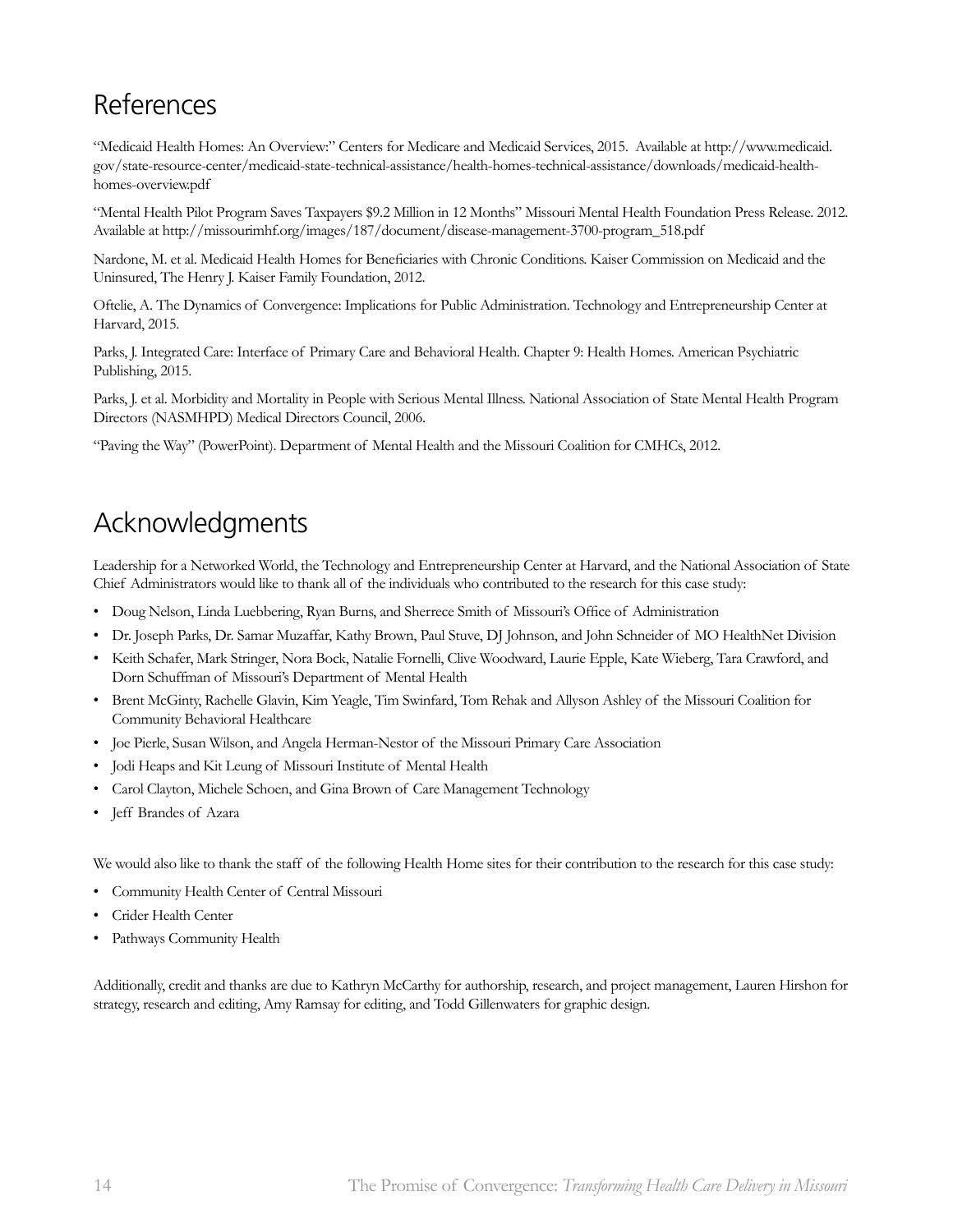

# Appendix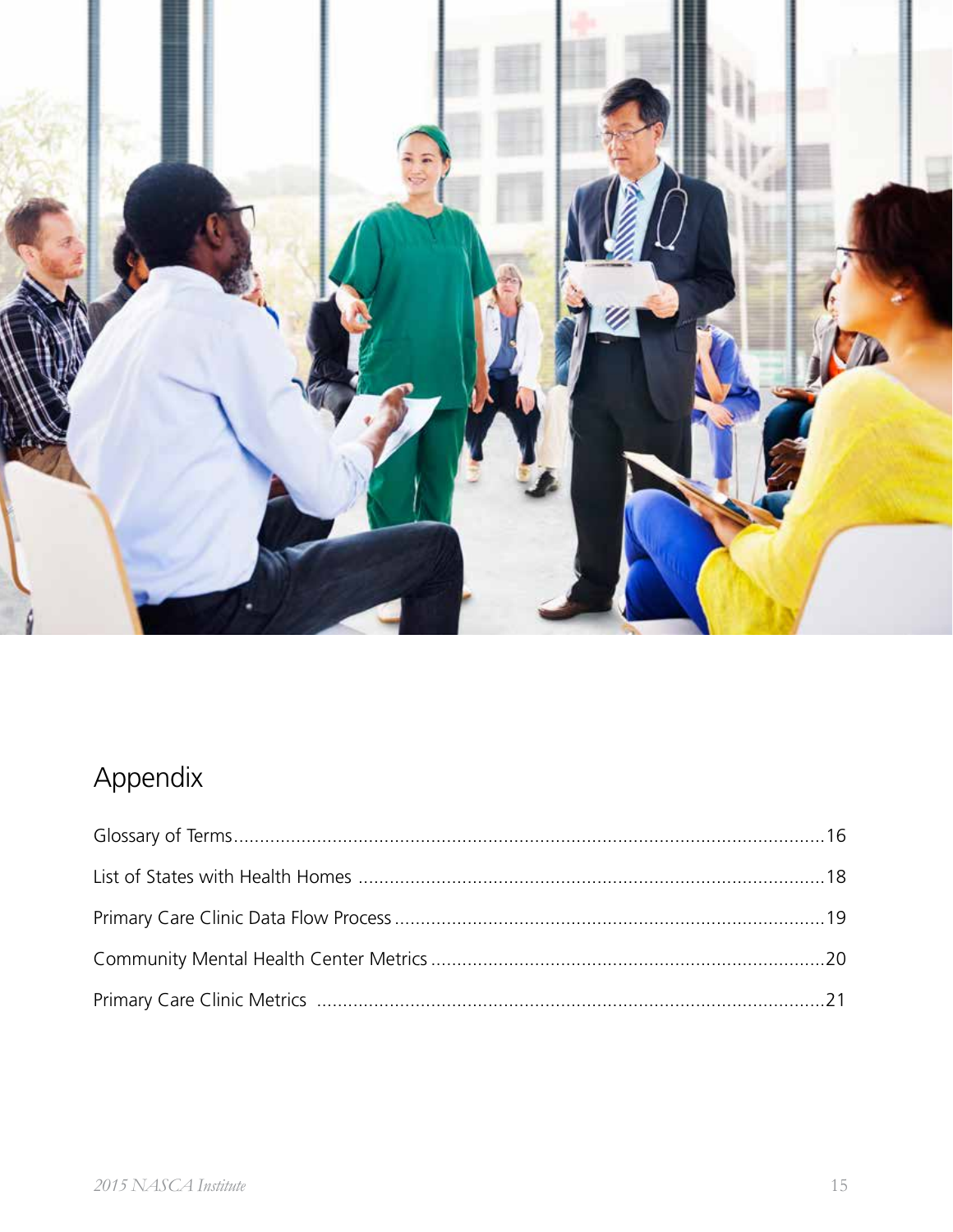### **Glossary of Terms**

**Community Mental Health Center (CMHC) –** an innovative, care coordination model for the delivery of health care services that is customized to meet the specific needs of low-income Missourians. CMHC Health Homes target beneficiaries who have a serious and persistent mental health condition, or a mental health or substance abuse condition and another chronic condition or a risk of developing another chronic condition due to tobacco use.

**Community Support Specialist (CSS) –** position that existed prior to Health Homes to connect patients with community support. With the launch of Health Homes, CSS responsibilities expanded to include basic primary care services and making referrals to connect patients with specialists.

**Convergence –** a phenomenon in which social, technological, and economic factors coevolve to create a new operating environment and upend existing, institutional value proposition and legitimacy.

**CyberAccess –** an Electronic Health Record (EHR) program for MO HealthNet participants that is available to their healthcare providers. The Web-based tool allows physicians to prescribe electronically, view diagnosis data, receive alerts, select appropriate preferred medications, and electronically request drug and medical prior authorizations for their MO HealthNet patients.

**Department of Mental Health (DMH)** – established as a cabinet-level state agency in 1974. State law provides three principal missions for the department: (1) the prevention of mental disorders, developmental disabilities, substance use disorders, and compulsive gambling; (2) the treatment, habilitation, and rehabilitation of Missourians who have those conditions; and (3) the improvement of public understanding and attitudes about mental disorders, developmental disabilities, substance use disorders, and compulsive gambling.

**Disease Management 3700 (DM3700) –** collaborative project between the Department of Mental Health and the MO HealthNet Division that targets high cost Medicaid clients with a behavioral health condition who have impactable chronic medical conditions and are not currently receiving behavioral health services.

**Electronic Health Record (EHR)** – contains information from all the clinicians involved in a patient's care. EHRs are real-time, patient-centered records that make information available instantly and securely to authorized users. Records can be shared with multiple providers across more than one health care organization.

**Electronic Medical Record (EMR) –** contains the standard medical and clinical data gathered in one provider's office. This non-Medicaid related data is used for treatment, planning and scheduling.

**Federal Medical Assistance Percentage (FMAP)** – determines the federal share of the cost of Medicaid services in each state. It is based on a formula in the federal Medicaid statute that is based on the state's per capita income. The lower the states per capita income, the higher the state's FMAP, or federal Medicaid.

**Federally Qualified Health Center (FQHC) -** is a reimbursement designation from the Bureau of Primary Health Care and the Centers for Medicare and Medicaid Services of the United States Department of Health and Human Services.

Health Home – a site that provides comprehensive behavioral health care coordinated with comprehensive primary physical care to Medicaid patients with behavioral health and/or chronic physical health conditions, using a partnership or team approach between the Health Home practice's/site's health-care staff and patients in order to achieve improved care and to avoid hospitalization or emergency room use.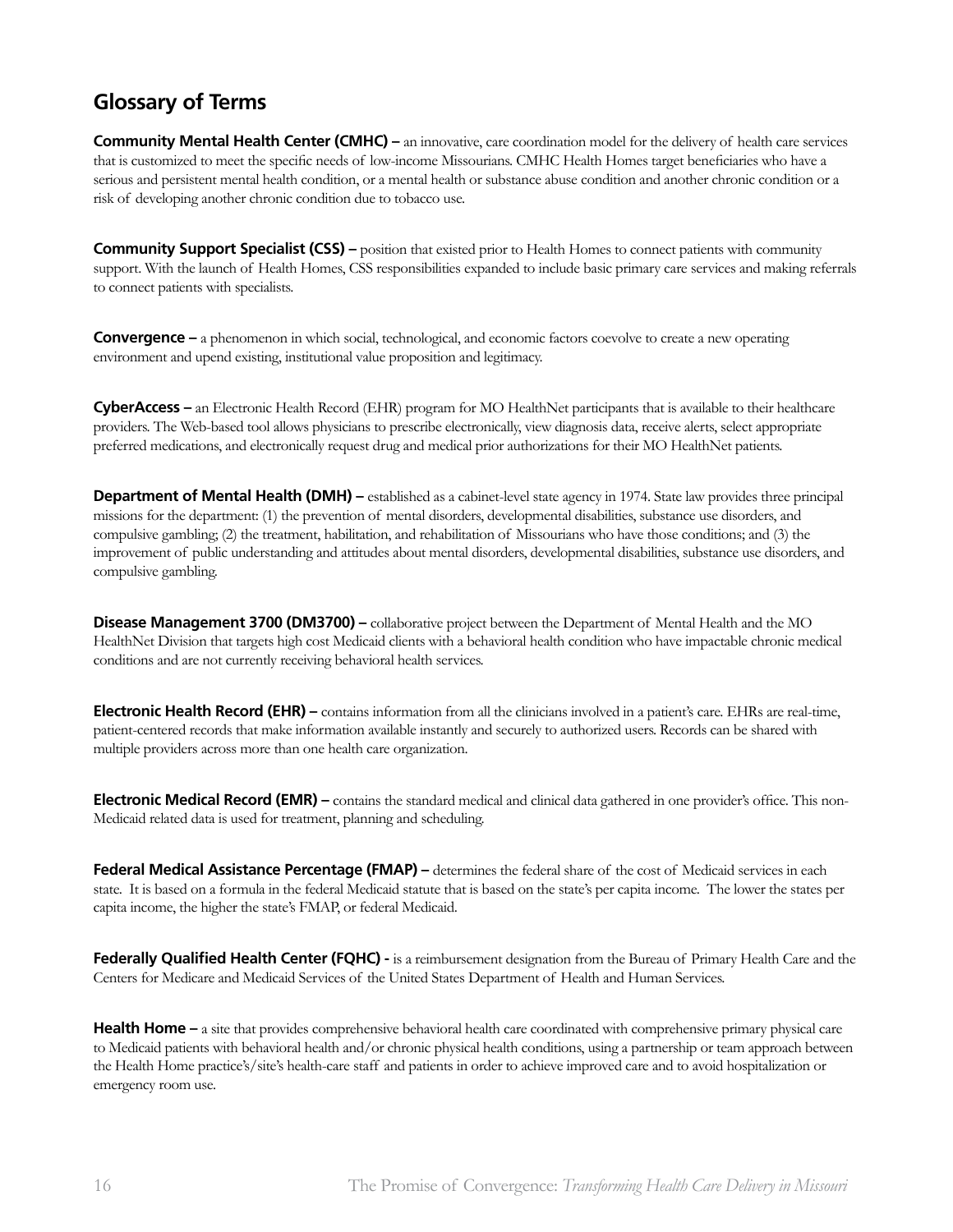Health Information Technology (HIT) – information technology applied to health care. It provides the umbrella framework to describe the comprehensive management of health information across computerized systems and its secure exchange between consumers, providers, government and quality entities, and insurers.

**Learning Collaborative –** launched in October 2011 with the goal of improving the care for a broad spectrum of Missouri residents by transforming entire PCCs and CMHC into patient centered Health Homes.

**MO HealthNet Division (MHD)** – one of six agencies reporting to the Department of Social Services, charged with administration of Missouri's Medicaid program. The purpose of the MO HealthNet Division is to purchase and monitor health care services for low income and vulnerable citizens of Missouri.

**Nurse Care Manager (NCM) –** position created for CMHC Health Homes. NCMs support a maximum caseload of 250 patients, and champion a holistic, person-centered approach for coordinating the healthcare needs and wellness goals of their clients.

**Patient Protection and Affordable Care Act (Section 2703)** – gives states an opportunity to improve care coordination and care management for Medicaid beneficiaries with complex needs through Health Homes. States must submit a Medicaid state plan amendment (SPA) to the Centers for Medicare & Medicaid Services (CMS) to create a Health Home program.

**Per Member Per Month (PMPM)** – monthly payment to providers furnishing Health Home services. In Missouri, the PMPM payment is largely for the cost of staff principally responsible for the delivery of health home services. The state pays this fee to providers. For the first two years of operation, the increased FMAP went to paying PMPMs.

**Primary Care Clinic Health Home –** a type of Health Home that strives to provide intensive care coordination and care management as well as address social determinants of health for a medically complex population. The PCC Health Homes target Medicaid beneficiaries who have two or more chronic physical conditions, or who have one chronic condition and are at risk of developing another.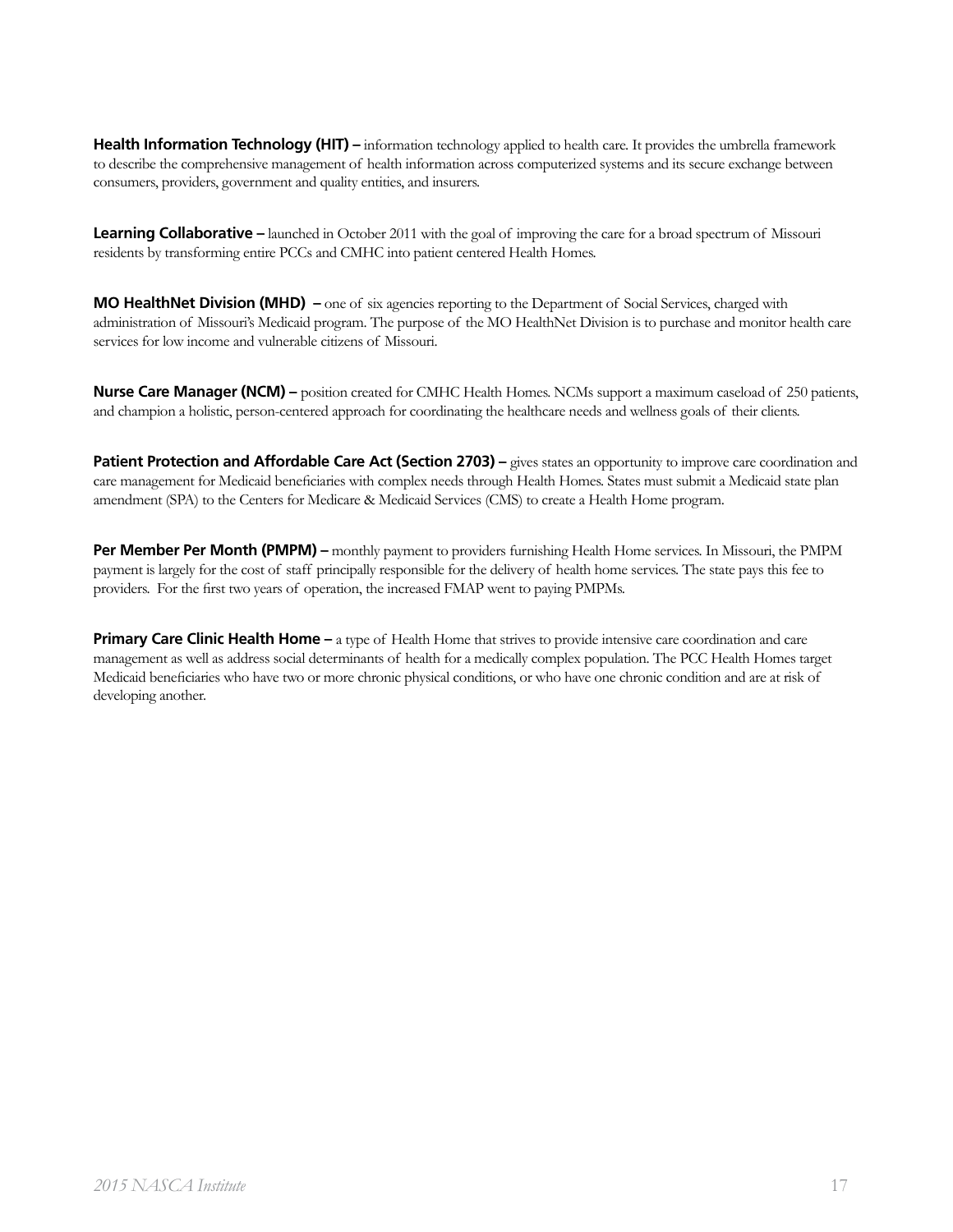### **Lists of States with Health Homes**

| Medicaid Health Home Enrollment <sup>1</sup> |                       |                  |  |  |  |
|----------------------------------------------|-----------------------|------------------|--|--|--|
| <b>STATE</b>                                 | <b>FOCUS AREA</b>     | <b>ENROLLEES</b> |  |  |  |
| Alabama                                      | Broad                 | 72,916           |  |  |  |
| Idaho                                        | <b>Broad</b>          | 8,961            |  |  |  |
| lowa                                         | Chronic<br>conditions | 6,159            |  |  |  |
|                                              | <b>SMI</b>            | 20,900           |  |  |  |
| Kansas                                       | <b>SMI</b>            | 27,234           |  |  |  |
| Maine                                        | Chronic<br>conditions | 50,095           |  |  |  |
|                                              | <b>SMI</b>            | 2,069            |  |  |  |
| Maryland                                     | SMI & SUD             | 4,887            |  |  |  |
| Michigan                                     | <b>SMI</b>            | 475              |  |  |  |
| Missouri                                     | Chronic<br>conditions | 17,110           |  |  |  |
|                                              | <b>SMI</b>            | 21,248           |  |  |  |
|                                              | SMI (adult)           |                  |  |  |  |
| New Jersey                                   | SED (child)           |                  |  |  |  |
| <b>New York</b>                              | <b>Broad</b>          | 158,460          |  |  |  |
| North<br>Carolina                            | Chronic<br>conditions | 559,839          |  |  |  |
| Ohio                                         | <b>SMI</b>            | 14,181           |  |  |  |
|                                              | SMI (adult)           | 4,029            |  |  |  |
| Oklahoma                                     | SED (child)           | 1,320            |  |  |  |
|                                              | Broad                 | 1,995            |  |  |  |
| Rhode Island                                 | <b>SMI</b>            | 6,772            |  |  |  |
|                                              | SUD                   | 2,340            |  |  |  |
| South Dakota                                 | Broad                 | 6,138            |  |  |  |
| Vermont                                      | <b>SUD</b>            | 4,924            |  |  |  |
| Washington                                   | Broad                 | 52,656           |  |  |  |
| <b>West Virginia</b>                         | <b>SMI</b>            | 934              |  |  |  |
| Wisconsin                                    | <b>HIV/AIDS</b>       | 233              |  |  |  |
| <b>Total health home enrollees</b>           |                       | 1,045,875        |  |  |  |

SOURCE: Data as of May 2015 except for North Carolina (as of July 2013). New Jersey not yet reporting data in May 2015. See: Health Home Information Resource Center.

Broad = combination of chronic conditions and SMI and/or SUD Chronic conditions = chronic medical conditions only 

Note that Oregon has withdrawn its Medicaid health home SPA and is no longer providing services under the 2703 option.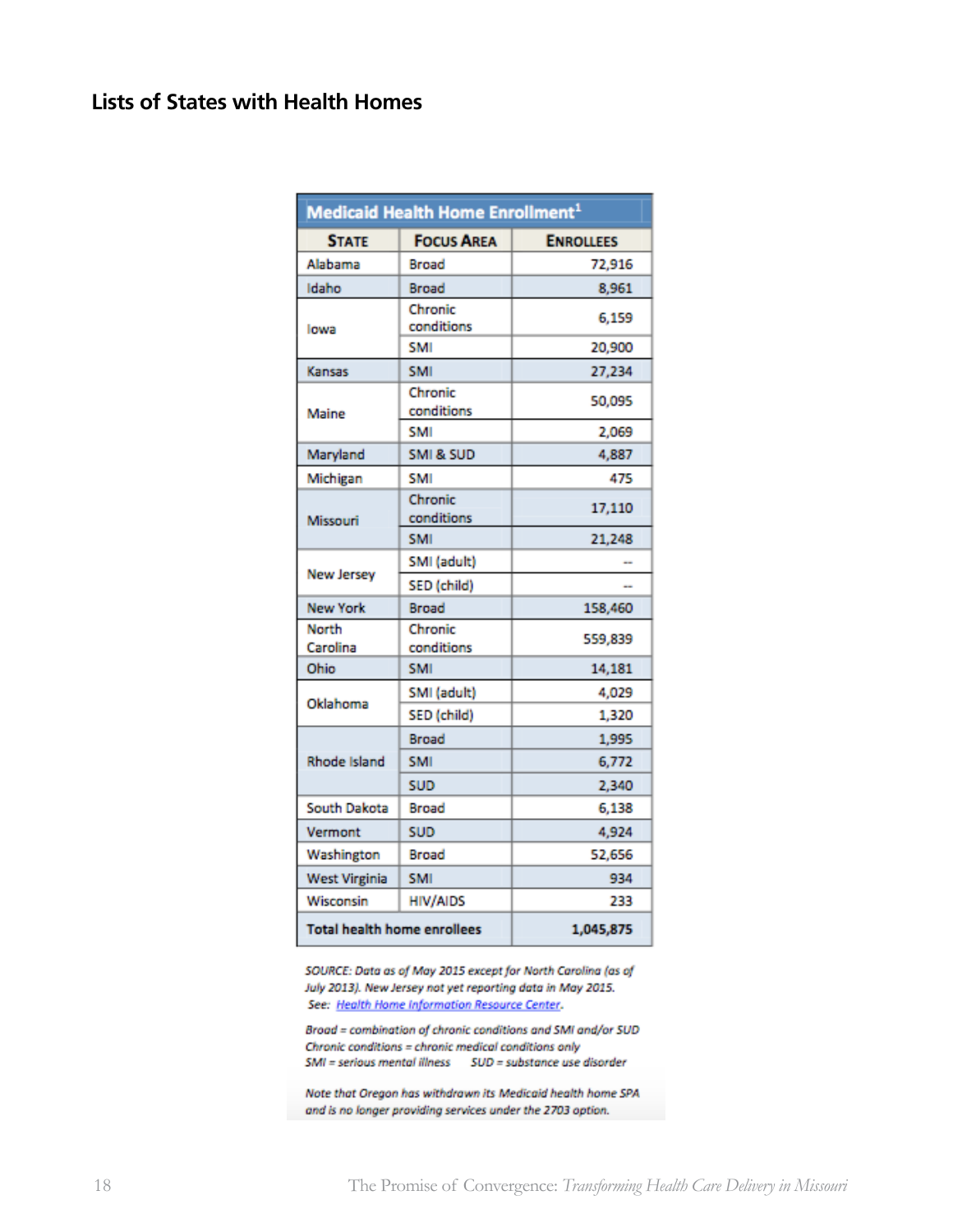### **Primary Care Clinic Data Flow Process**

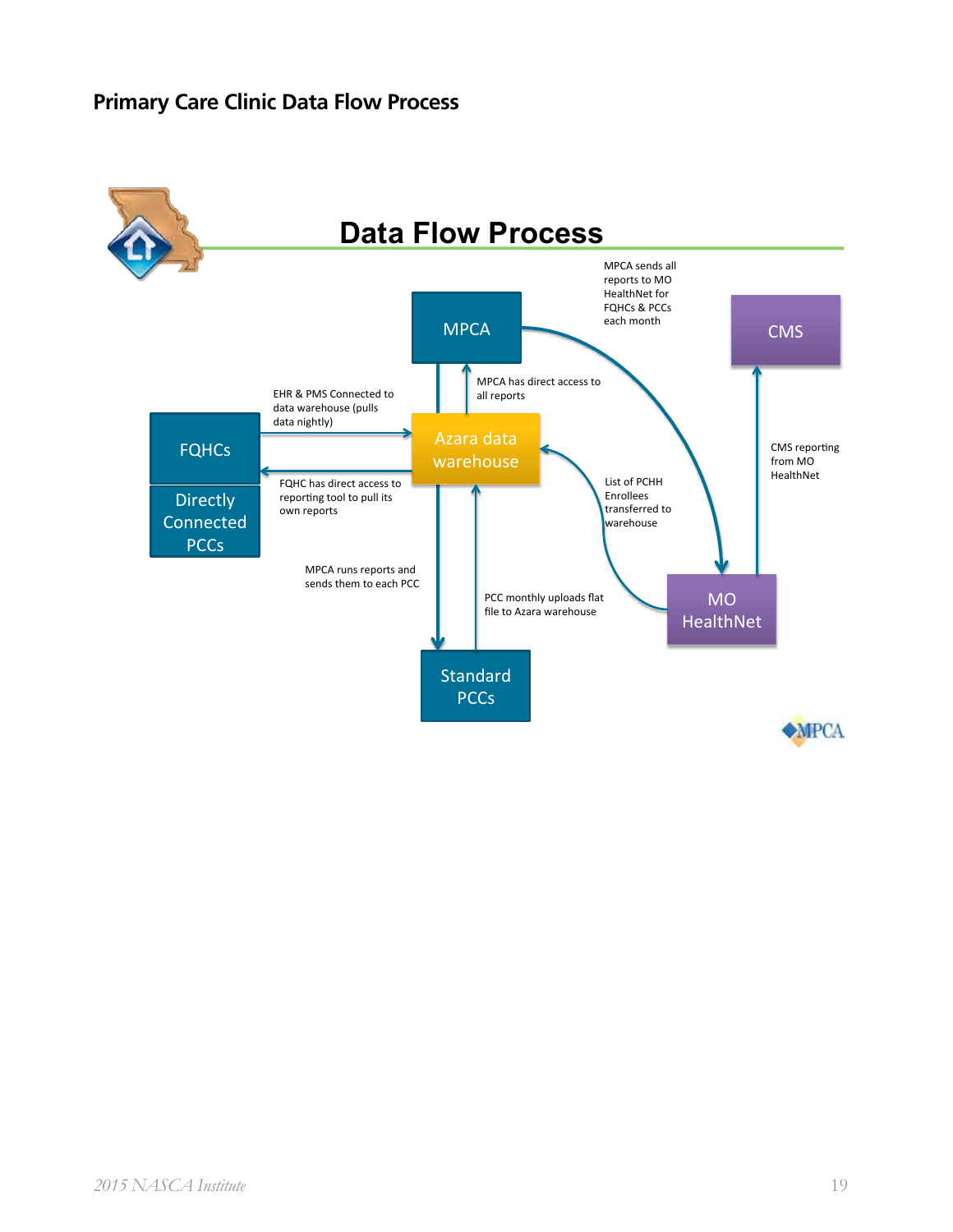### **Community Mental Heath Center Metrics**



#### Disease Management Indicators for CMHC Healthcare Homes

The disease management (DM) indicators, or "compliance measures," will be available in ProAct in January 2013. The data source for all indicators is a combination of MHN (Medicaid) claims data, metabolic screening data and clinical updates.

| Indicator                                       | Description                                                                                                                                                                  | <b>Persons Flagged</b>                                                                                                                                                                           | <b>Eligible Population</b>                                                                                                                                                                                                                                                                                                                                                                                                                                         |  |
|-------------------------------------------------|------------------------------------------------------------------------------------------------------------------------------------------------------------------------------|--------------------------------------------------------------------------------------------------------------------------------------------------------------------------------------------------|--------------------------------------------------------------------------------------------------------------------------------------------------------------------------------------------------------------------------------------------------------------------------------------------------------------------------------------------------------------------------------------------------------------------------------------------------------------------|--|
| <b>Asthma Med (A)</b><br><b>Goal: 70%</b>       | % of patients 18-64 years of age who were identified<br>as having persistent asthma and were appropriately<br>prescribed medication during the measurement<br>period.        | Persons flagged have a diagnosis of<br>persistent asthma and are not currently<br>prescribed a controller medication.                                                                            | Persons with at least one ED visit with<br>asthma as the principle diagnosis OR at<br>least one acute inpatient encounter with<br>asthma as the principle diagnosis OR at<br>least four outpatient asthma visits with an<br>asthma diagnosis and two asthma<br>medication dispensing events OR at least<br>four asthma medication dispensing<br>events. Excluded are persons with<br>emphysema, COPD, cystic fibrosis or acute<br>respiratory failure.             |  |
| Asthma Med (C)<br><b>Goal: 70%</b>              | % of patients 5-17 years of age who were identified as<br>having persistent asthma and were appropriately<br>prescribed medication during the measurement<br>period.         | Persons flagged have a diagnosis of<br>asthma and are not currently prescribed a<br>controller medication.                                                                                       |                                                                                                                                                                                                                                                                                                                                                                                                                                                                    |  |
| <b>BP Control HTN (A)</b><br><b>Goal: 60%</b>   | % of patients 18 years and older with a diagnosis of<br>hypertension with a blood pressure <140/90 mmHg,<br>during the most recent office visit within a 12 month<br>period. | Persons flagged have a diagnosis of<br>hypertension, and have a blood pressure<br>>140/90 mmHg OR have no blood<br>pressure result reported in the previous<br>12 months.                        | Persons with at least one outpatient<br>encounter with a diagnosis of<br>hypertension during the first six months of<br>the current year. Excluded are persons<br>with ESRD, pregnancy or admission to a<br>non-acute inpatient setting during the<br>current year.                                                                                                                                                                                                |  |
| LDL Control Cardio (A)<br>Goal: 70%             | % of patients 18-75 years of age with a diagnosis of<br>CAD with lipid level adequately controlled (LDL <100<br>$mg/dL$ ).                                                   | Persons flagged have a diagnosis of CVD<br>or CAD, and whose lipid level is not<br>currently controlled (LDL >100 mg/dL) OR<br>have no lipid level result reported in the<br>previous 12 months. | Persons with a claim for PCI or inpatient<br>AMI or CABG in the prior year OR persons<br>with one IVD diagnosis with an outpatient<br>or acute inpatient encounter during the<br>current or prior year and a recent LDL<br>$<$ 100 $mg/dL$ .                                                                                                                                                                                                                       |  |
| Diabetes BP Control (A)<br><b>Goal: 65%</b>     | % of patients 18-75 years of age with a diagnosis of<br>diabetes (type 1 or type 2) who had a blood pressure<br><140/90 mmHg.                                                | Persons flagged have a documented blood<br>pressure >140/90 mmHg OR have no<br>blood pressure result reported in the<br>previous 12 months.                                                      | Persons identified as having diabetes<br>during the current or prior year through<br>pharmacy data OR two face to face<br>encounters in an outpatient or non-acute<br>inpatient setting with a diagnosis of<br>diabetes OR one face to face encounter in<br>an acute inpatient or ED setting during the<br>current or prior year with a diagnosis of<br>diabetes**. Metformin is excluded from<br>pharmacy data since it is used for<br>numerous other conditions. |  |
| Diabetes A1c Control (A)<br>Goal: 60%           | % of patients 18-75 years of age with a diagnosis of<br>diabetes (type 1 or type 2) who had an HbA1c <8.0%.                                                                  | Persons flagged have a documented<br>HbA1c >8.0% OR have no HbA1c result<br>reported in the previous 12 months.                                                                                  |                                                                                                                                                                                                                                                                                                                                                                                                                                                                    |  |
| Diabetes A1c Control (C)<br><b>Goal: 60%</b>    | % of patients under 18 years of age with diabetes<br>(type 1 or type 2) who had an HbA1c <8.0%.                                                                              | Persons flagged have a documented<br>HbA1c >8.0% OR have no HbA1c result<br>reported in the previous 12 months.                                                                                  |                                                                                                                                                                                                                                                                                                                                                                                                                                                                    |  |
| Diabetes LDL Control (A)<br>Goal: 36%           | % of patients 18-75 years of age with a diagnosis of<br>diabetes (type 1 or type 2) who had LDL <100 mg/dL.                                                                  | Persons flagged have a documented LDL<br>>100 mg/dL OR have no lipid level result<br>reported in the previous 12 months.                                                                         |                                                                                                                                                                                                                                                                                                                                                                                                                                                                    |  |
| <b>Metabolic Screen (A)</b><br><b>Goal: 80%</b> | % of members 18 years and older screened in the<br>previous 12 months - Metabolic Screening (BMI, BP,<br>HDL cholesterol, triglycerides, and HbA1c or FBG).                  | Persons flagged have not had a complete<br>metabolic screening documented in the<br>previous 12 months.                                                                                          | Persons enrolled in the healthcare home<br>for the current year.<br>*Opt-outs reported count as complete for<br>this measure, but blank values will be<br>flagged in relevant individual measures<br>(BPs, LDLs, and A1c).                                                                                                                                                                                                                                         |  |
| <b>Metabolic Screen (C)</b><br><b>Goal: 80%</b> | % of members under 18 years of age screened in the<br>previous 12 months - Metabolic Screening (BMI, BP,<br>HDL cholesterol, triglycerides, and HbA1c or FBG).               | Persons flagged have not had a complete<br>metabolic screening documented in the<br>previous 12 months.                                                                                          |                                                                                                                                                                                                                                                                                                                                                                                                                                                                    |  |
| <b>BMI Control (A)</b><br><b>Goal: 37%</b>      | % of patients 18-64 years of age with documented BMI<br>between 18.5-24.9.                                                                                                   | Persons flagged have a documented BMI<br>of $>25$ .                                                                                                                                              | Persons with a BMI reported during the<br>current year. Excluded are persons<br>without either a height and/or weight<br>value.                                                                                                                                                                                                                                                                                                                                    |  |
| <b>BMI Control (C)</b><br>Goal: 37%             | % of patients under 18 years of age with documented<br>BMI between 18.5-24.9.                                                                                                | Persons flagged have a documented BMI<br>of $>25$ .                                                                                                                                              |                                                                                                                                                                                                                                                                                                                                                                                                                                                                    |  |
| No Tobacco Use (A)<br><b>Goal: 56%</b>          | % of patients 18 years and older reporting no tobacco<br>use in previous 12 months.                                                                                          | Persons flagged report tobacco use in the<br>previous 12 months.                                                                                                                                 | Persons with a yes or no response to the<br>question "Do you smoke" during a<br>metabolic screening. Excluded are<br>persons who have no answer.                                                                                                                                                                                                                                                                                                                   |  |
| No Tobacco Use (C)<br>Goal: 56%                 | % of patients under 18 years of age reporting no<br>tobacco use in previous 12 months.                                                                                       | Persons flagged report tobacco use in the<br>previous 12 months.                                                                                                                                 |                                                                                                                                                                                                                                                                                                                                                                                                                                                                    |  |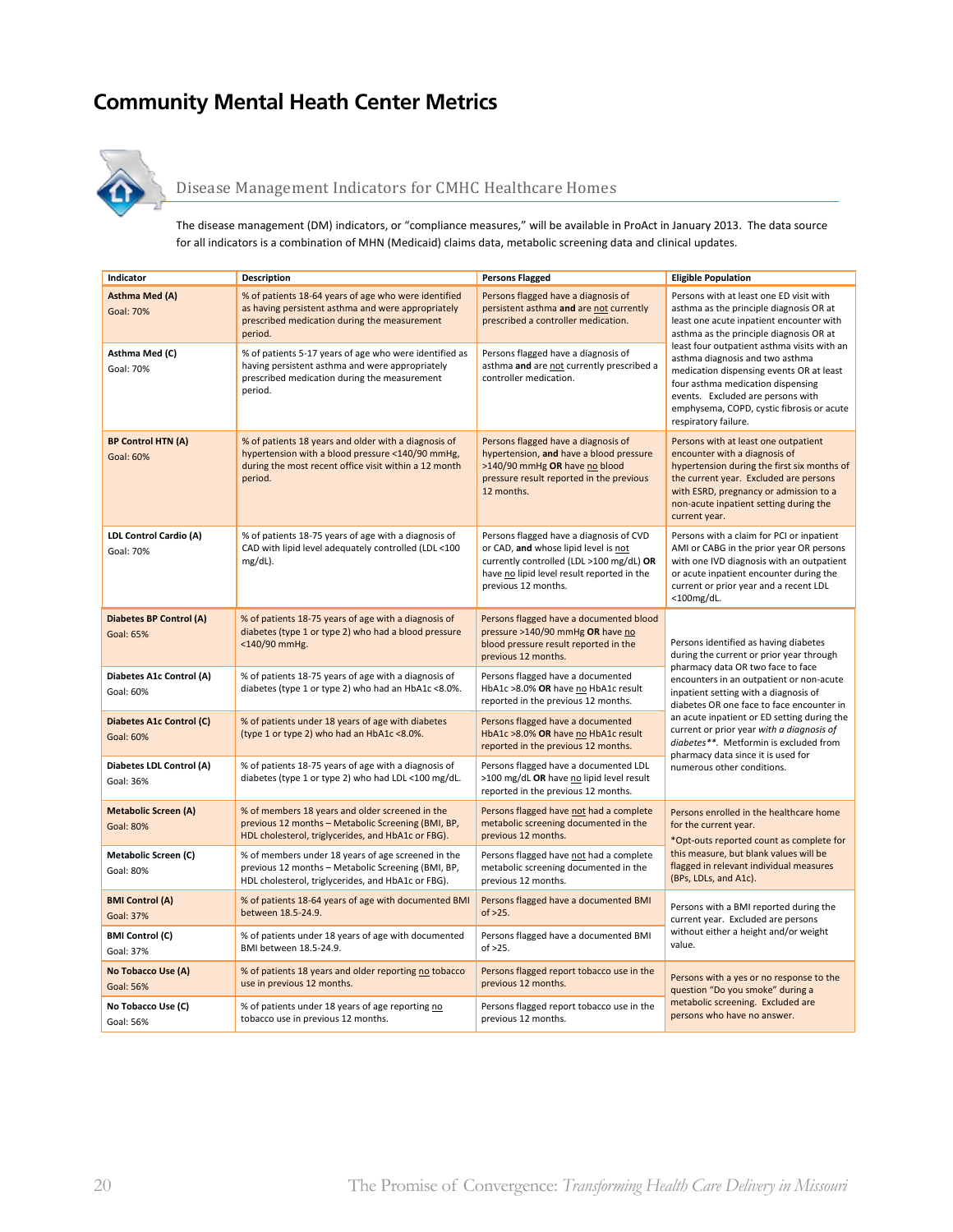### **Primary Care Clinic Metrics**

- 1. Care Coordination: Percentage of patients discharged from hospital with whom the care manager made telephonic or face-toface contact within 3 days of discharge and performed medication reconciliation with input from PCP.
- 2. Adult Excessive Drinking: Percentage of patients 18 and older with at least one medical encounter in the reporting period who reported excessive drinking in the past 3 months.
- 3. Adult Illicit Drug Use: Percentage of adults (18 years and older) who report use of illicit drug in the past 12 months
- 4. Adult Substance Abuse Screening and Follow-up: Percentage of members age 18 years and older screened for substance abuse using a standardized tool with a follow-up plan documented as necessary with SBIRT.
- 5. Depression Screening and Follow-up: Percentage of patients aged 12 years and older screened for clinical depression using an age appropriate standardized tool AND follow-up plan documented.
- 6. Weight Assessment and Counseling for Children and Adolescents: Percentage of 2-17 years of age who had an outpatient visit with a PCP who had evidence of BMI percentile documentation, counseling for nutrition and counseling for physical activity during the reporting period.
- 7. Adult Weight Screening and Follow-Up: Percentage of patients aged 18 years or older with a calculated BMI in the past six months or during the current visit documented in the medical record AND if the most recent BMI is outside parameters, a follow-up plan is documented.
- 8. Diabetes HbA1C <8.0: Percentage of patients 18-75 years age with diabetes (type 1 or type 2) who had HbA1c< 8.0%
- 9. Diabetes HbA1C >9.0: Percentage of patients 18-75 years of age with diabetes who had HbA1C>9.0%
- 10. Adult Diabetes Blood Pressure < 140/90 mmHg: Percentage of patients 18-75 years of age with diabetes (type 1 or type 2) who had blood pressure <140/90 mmHg
- 11. Adult Diabetes LDL < 100 mg/dl: Percentage of patients 18-75 years of age with diabetes (type 1 or type 2) who had LDL-C <  $100 \text{ mg/dL}$
- 12. Pediatric and Adult Asthma Controller Medication: Percentage of patients 5-64 years of age who were identified as having persistent asthma and were appropriately prescribed medication (controller medication) during the measurement period.
- 13. Adult Hypertension Blood Pressure < 140/90 mmHg: Percentage of patients aged 18-85 years and older with a diagnosis of hypertension who have been seen for at least 2 office visits, w/ blood pressure adequately controlled (BP< 140/90) during the measurement period.

Adult LDL < 100 mg/dl: Percentage of patients aged 18 years and older with lipid level adequately controlled (LDL<100).